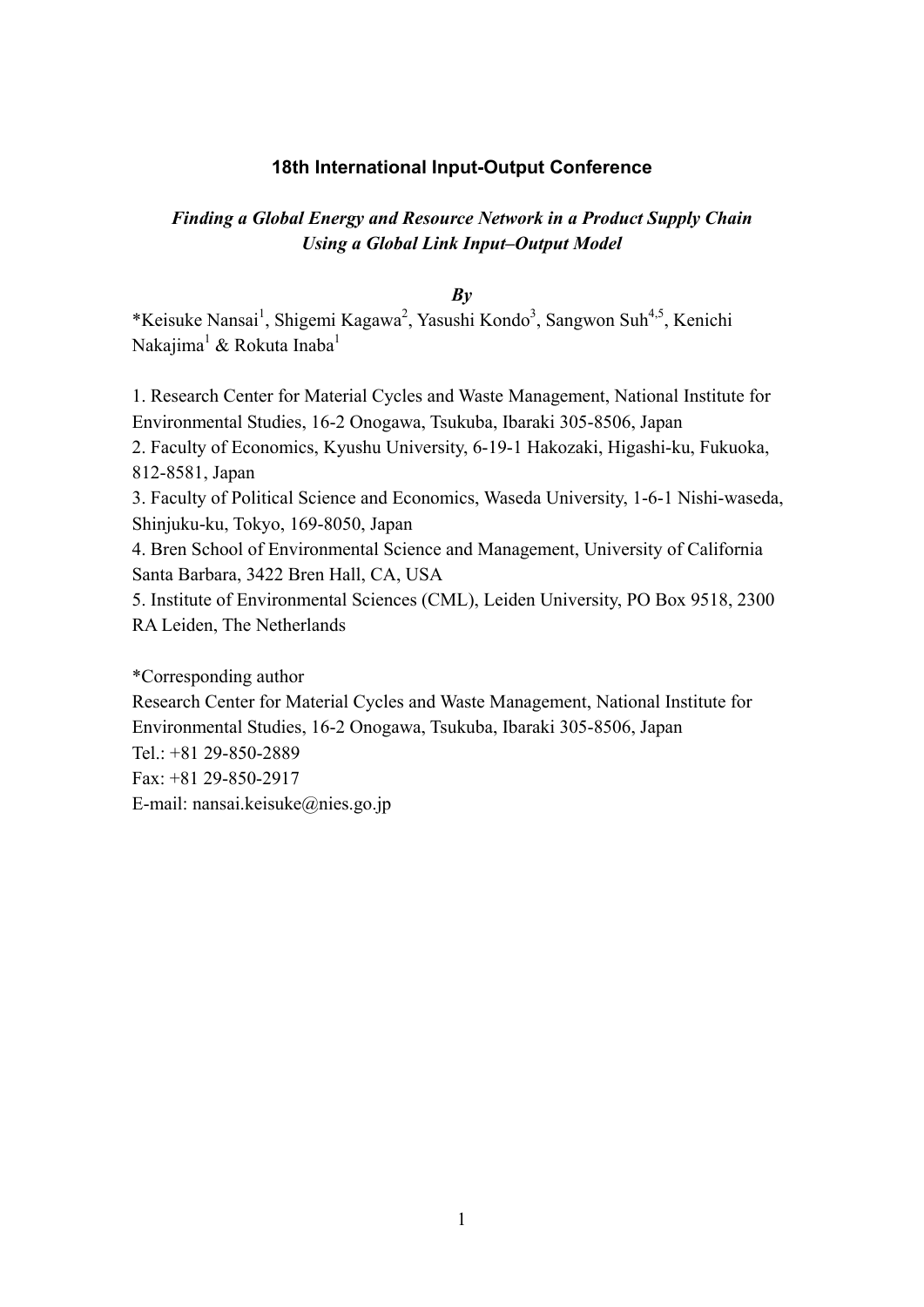## **Abstract**

Today's globalized national economies are embedded in structures associated with high  $CO<sub>2</sub>$  emissions both domestically and internationally. At the same time, measures to reduce these emissions are set to be introduced increasingly around the world. This study considers the policy implications of these two concurrent trends by focusing on the structural relationship between a country's economy and the global  $CO<sub>2</sub>$  emissions it induces. Taking Japan as a case study, the study develops the novel 'GLIO' model and uses it to calculate the  $CO<sub>2</sub>$  emissions of the global supply chain network supporting Japanese household consumption. The results show that 31% of the total emissions attributed to households are generated outside Japan, especially in China, the U.S., Saudi Arabia, the U.A.E. and Indonesia. The study also identifies the principal foreign countries and regions that need to be prioritized by individual sectors in Japan when monitoring import-export regulations and overseas  $CO<sub>2</sub>$  emissions policies.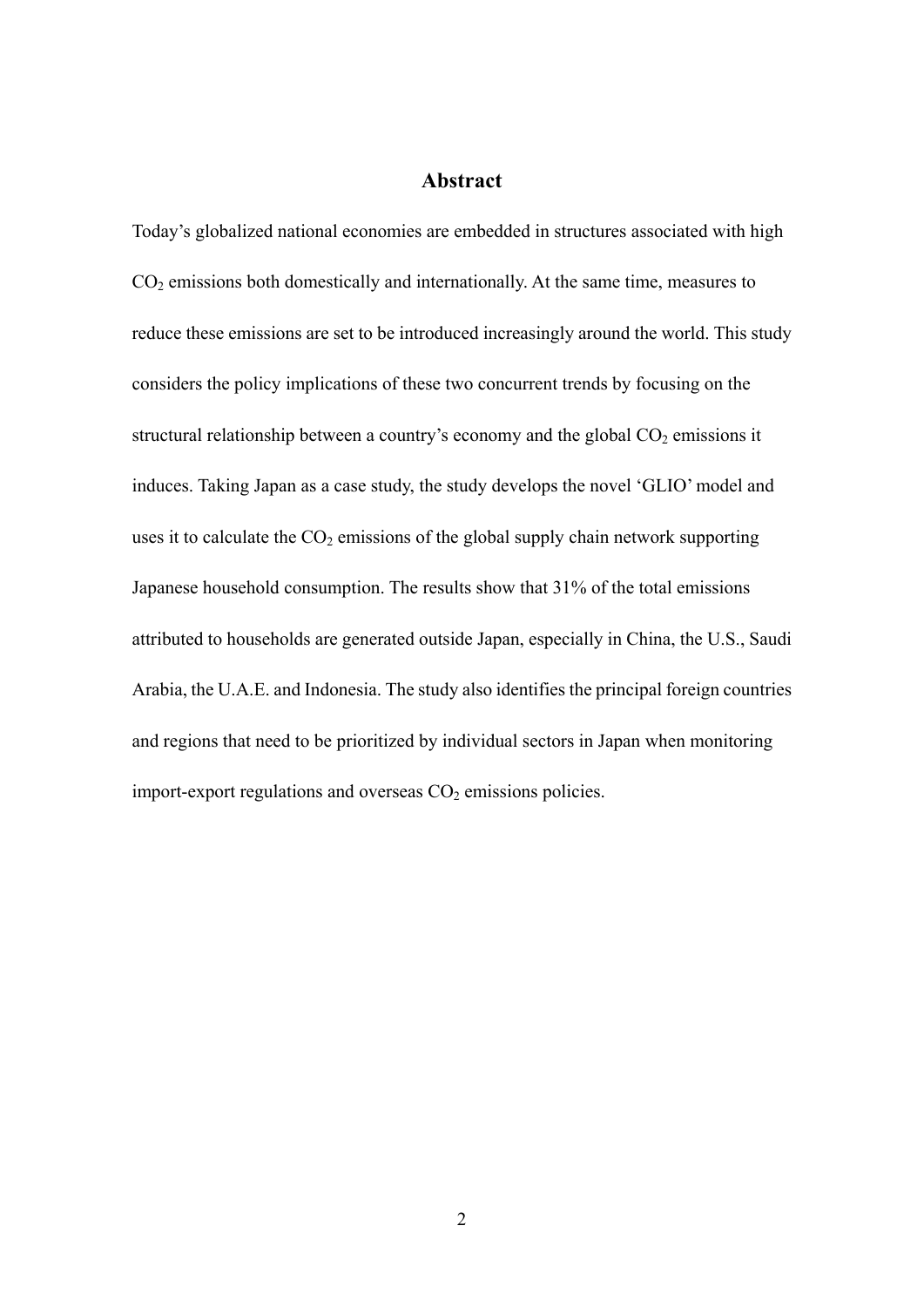## **Main Text**

Energy resources are distributed unevenly throughout the world, with 75% of the world's petroleum, 58% of its coal and 76% of its natural gas buried in low-income and middle-income developing countries (*1*). Via international trade these resources are supplied to developed and emerging countries, where they are consumed in vast quantities, creating huge  $CO<sub>2</sub>$  emissions that are contributing to global warming, Of the 27.1 Gt (Gt=10<sup>9</sup>t) global CO<sub>2</sub> emissions in 2005, about two-thirds was emitted by a mere 10 countries (*2*). In addition to these energy resources, agricultural and industrial products are likewise distributed around the world via international trade networks. Since 1950 the value of global trade has continued to rise by an average of 6% per annum, amounting in 2006 to 11,783 billion dollars (*3*). The trade in agricultural and industrial products naturally involves the international movement of the substances these products comprise (*4–6*). Meanwhile, although the environmental burden generated and water consumed during production of these products do not actually move between countries, there is an increasingly common perception that countries importing such products are thereby imparting environmental burdens and participating in resource consumption in the country of origin  $(7-9)$ . If the CO<sub>2</sub> generated in the exporting country were to be counted as moving into the importing country together with the products, the emissions of Japan, the United States, Germany, the United Kingdom, Italy and South Korea, which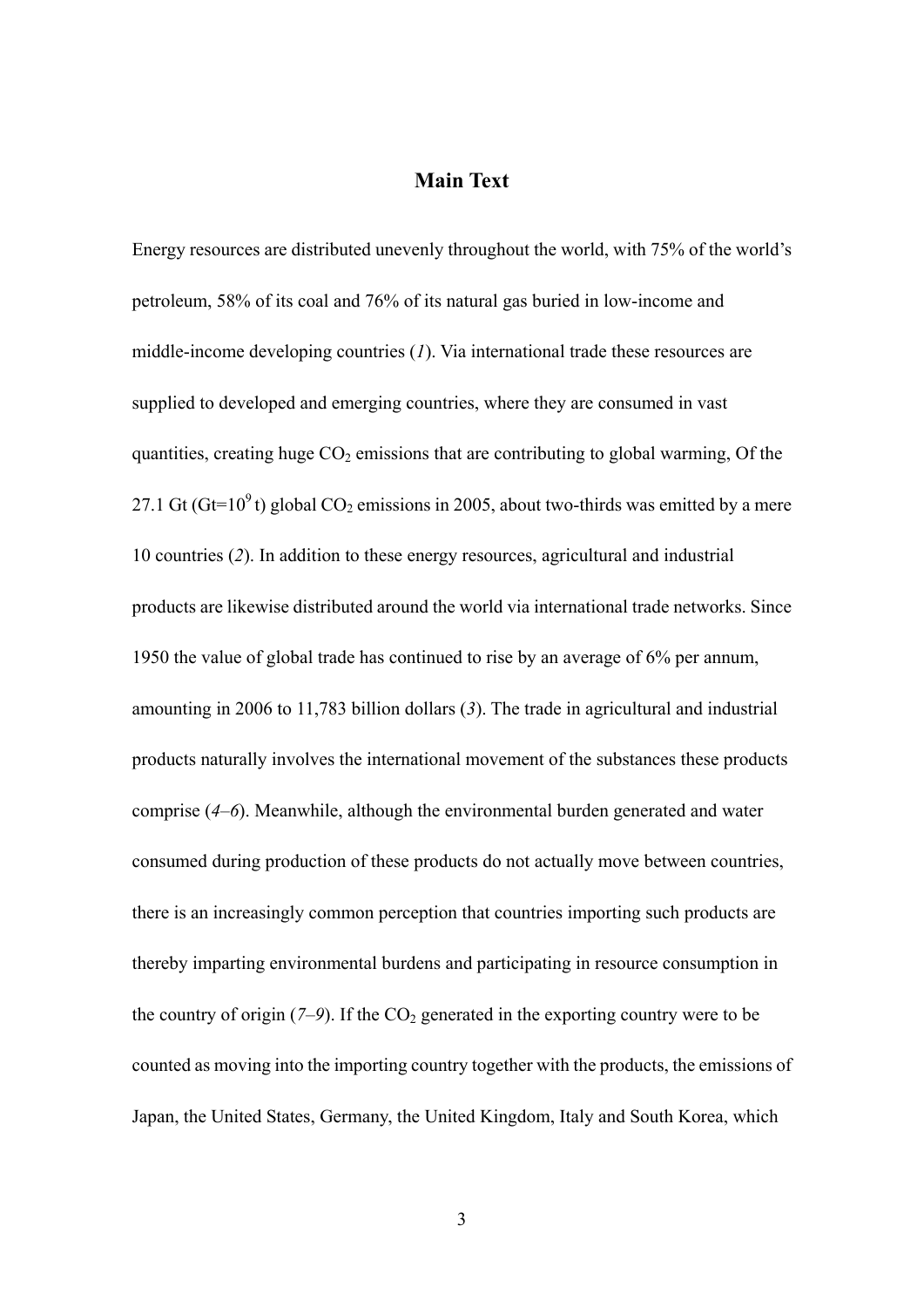are among the 10 countries cited earlier, become even greater than currently calculated, further increasing their share in global emissions (*7–8*). The implication is that economies have become more globalized and that the economic activities of developed countries, in particular, are now embedded in structures associated with high  $CO<sub>2</sub>$  emissions both domestically and internationally.

Meanwhile, 2008 marks the beginning of the first commitment period of the Kyoto Protocol, and new efforts to reduce greenhouse gas emissions by Japan, Europe and other parties to the protocol are bound to elicit public attention. In July 2008 the countries that participated in the G8 Hokkaido Toyako Summit (*10*) agreed to set a goal of reducing global greenhouse gas emissions by at least 50% by 2050. In addition to technological development, in the future an increasing number of countries are expected to implement carbon taxes, carbon trading and other major policies to control greenhouse gases (*11*).

Given the globalized carbon emissions associated with national economies and the anticipated acceleration of carbon control measures throughout the world, what does the concurrent progress of these two trends imply for individual national economies? This paper considers the policy implications of these trends by focusing on the structural relationships between national economies and global  $CO<sub>2</sub>$  emissions, thereby taking Japan as a case study. By viewing these globalized emissions from a different vantage point, it becomes apparent that a country's production and consumption systems cannot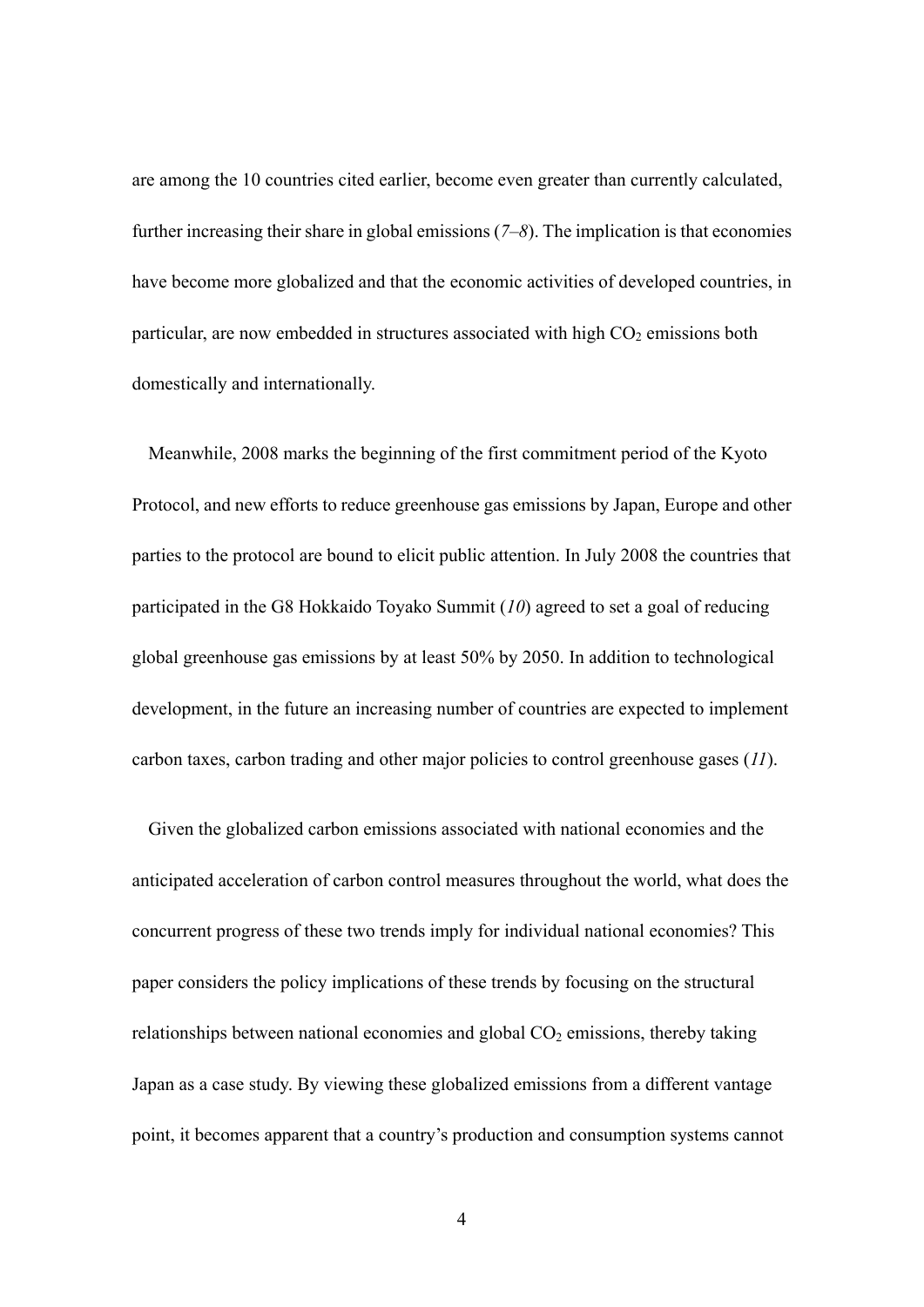exist without  $CO<sub>2</sub>$  emissions outside the country, which can be interpreted as dependence on overseas emissions. Consequently, any country relying on other countries for its energy resources and agricultural and industrial products would be affected in its domestic production and consumption by any inconsistency or interruption in the import of such resources and products. The current state of affairs, in which soaring crude oil and cereal prices have inflicted serious damage on companies and households in many countries, provides a characteristic example. In a similar vein, any restrictions imposed overseas on  $CO<sub>2</sub>$  emissions, such as emission caps and carbon taxes, may well threaten the stability of economic activities in those countries relying heavily on other countries for their  $CO<sub>2</sub>$  emissions. Cases in point include the RoHS Directive ( $12$ ) and REACH Regulation (*13*) enacted in EU member states, which have compelled sweeping changes in the production systems and product designs of countries outside the EU. Changes in environmental policy or enforcement of new regulations in one country can and do force considerable changes in the production and consumption processes of other countries.

Given these real experiences, we consider it important for those countries relying heavily on others for their  $CO<sub>2</sub>$  emissions to implement risk management strategies vis-à-vis global warming policies around the world. In other words, while steadily reducing their own emissions, these countries will need to develop policy-based and technological measures in advance to avoid or mitigate the effects of other countries' measures to address global warming. Achieving this goal will have to be based on an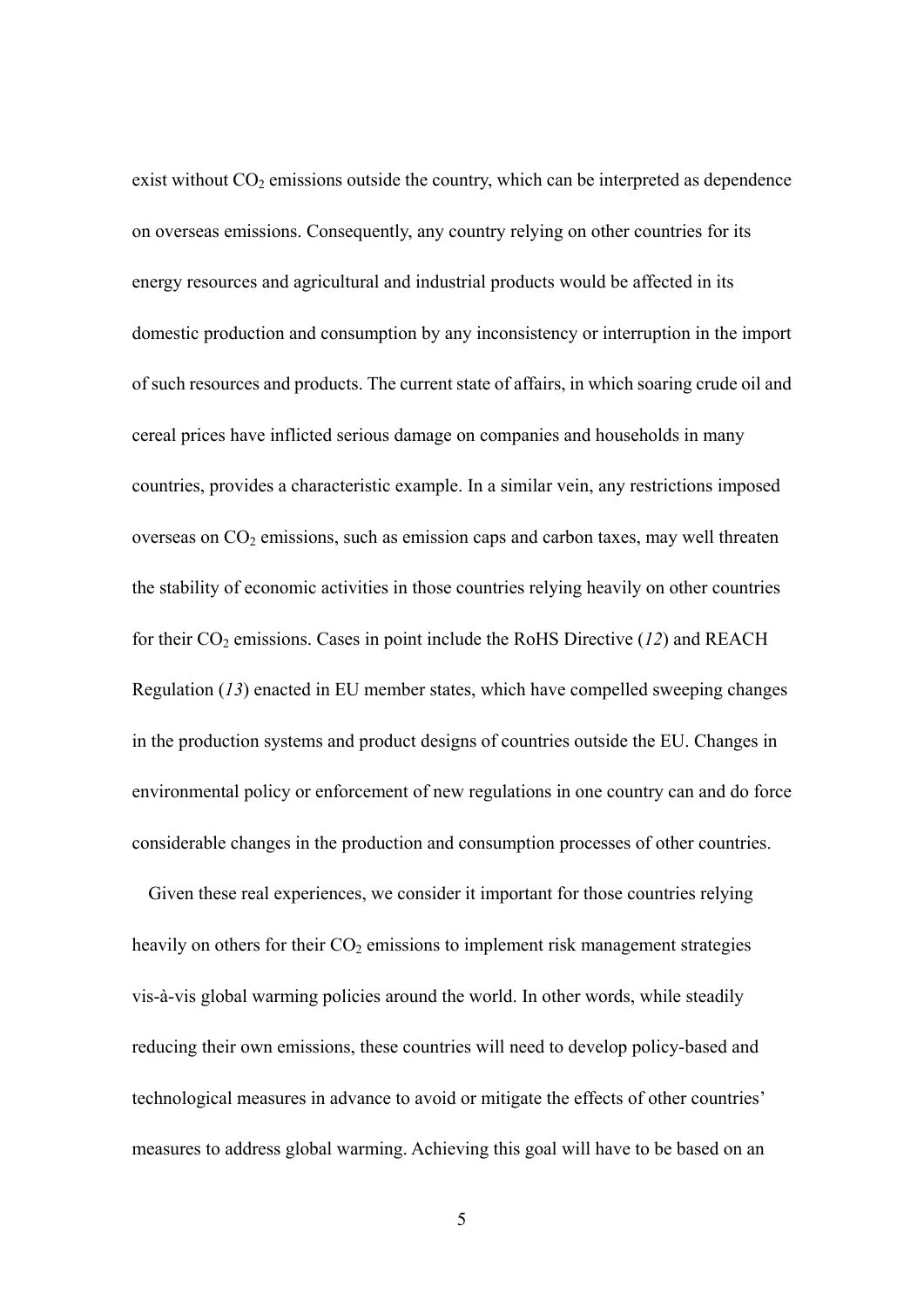adequate understanding of the measurement and mechanisms of domestic and overseas  $CO<sub>2</sub>$  emissions arising through a country's production and consumption activities.

To this end, this study develops an accounting framework describing the complex global supply chains feeding into Japan's production and consumption system and a model to measure the  $CO<sub>2</sub>$  emitted in Japan and in foreign countries by way of those supply chains. Subsequently, the international network implicitly constituted by Japan's consumption through its reliance on other countries for its  $CO<sub>2</sub>$  emissions is articulated. In addition, the study seeks to interpret the structural characteristics of this network. As an initial step in elaborating a risk management strategy for Japan with respect to international global warming policies, this study furthermore identifies those countries and regions that merit particular attention when it comes to monitoring trends in  $CO<sub>2</sub>$ emission policies.

World input-output models (*14*) extended from an input-output model (*14–16*) are a useful tool for measuring the  $CO<sub>2</sub>$  emissions generated beyond the borders of a country by its domestic production and consumption. They have been widely used around the world, as reported by Weidmann (*17*). One advantage of using world input-output models is that they help identify the  $CO<sub>2</sub>$  emissions associated with the foreign production activities induced by domestic consumption in a particular country. Constructing data that describe domestic and international transactions of goods and services nevertheless involves serious challenges. The number of countries and production sectors that can realistically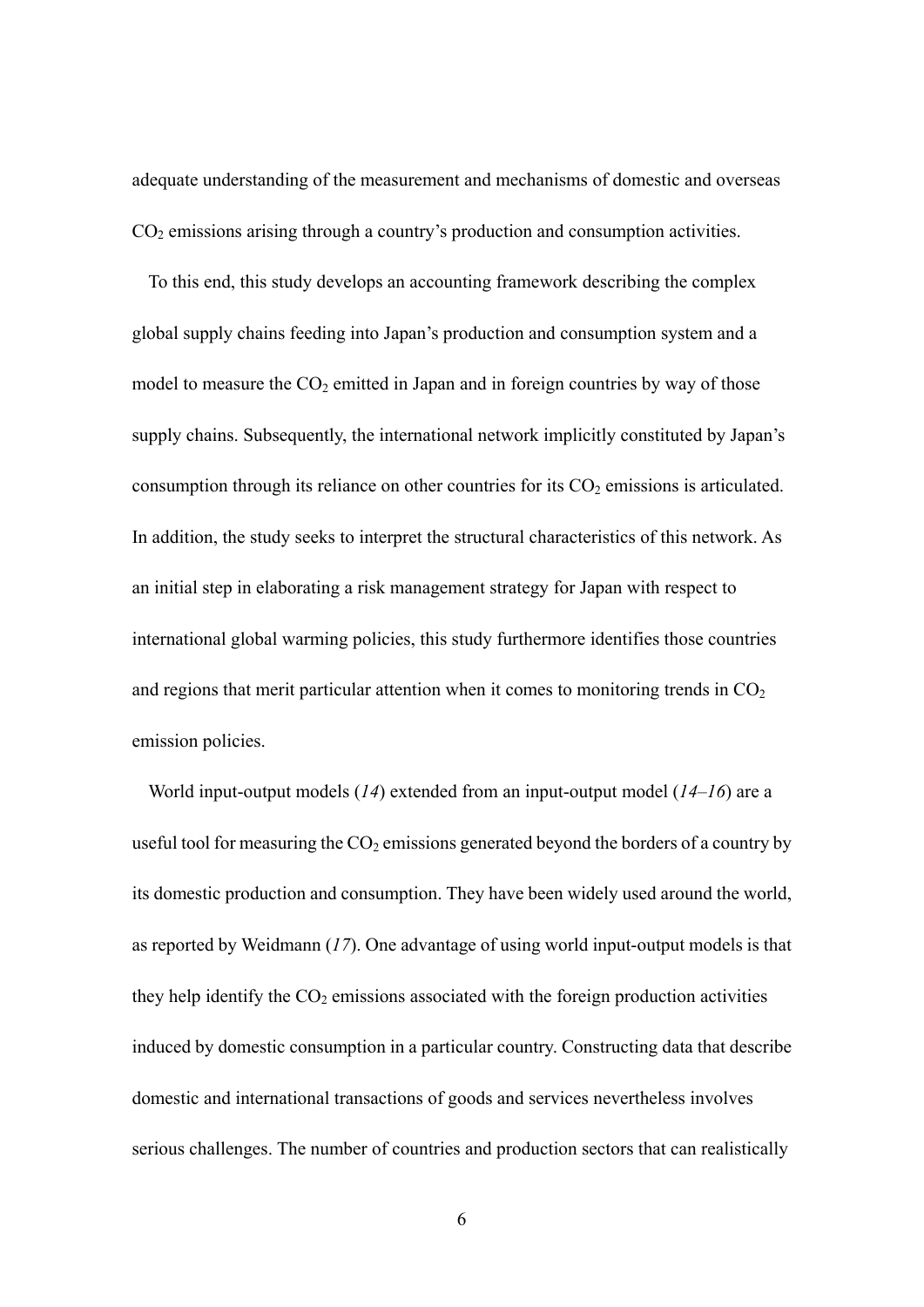be considered in the world input-output system are limited. In particular, development of detailed data on countries producing oil and mineral resources, on which Japan relies for much of its imports, proves to be a complex task. Conventional world input-output models are incapable of facilitating analyses involving such countries. This study has consequently developed a novel analytical model: the GLIO model (*18*). This model is intended to identify the global structure of international relations, thereby incorporating the overseas sectors of over 200 countries and regions based on  $CO<sub>2</sub>$  emissions, and taking the consumption and production structure of Japan as a detailed configuration of approximately 800 sectors. The data required for the model were derived from statistics for the year 2000 (*19–24*). The analyses in this paper focus on household consumption activities inducing around 50% of Japan's domestic  $CO_2$  emissions (25).

The total  $CO<sub>2</sub>$  emissions attributable to household consumption in Japan in 2000 were estimated at 939 Mt (Mt= $10<sup>6</sup>$ t). As depicted in Fig. 1-a, 172 Mt (18%) of this total represents the direct  $CO<sub>2</sub>$  emissions due to combustion of fuels like gasoline and city-supplied gas in the household sector, 476 Mt (51%) the amount emitted within Japan at the production stage of commodities consumed by households, and 291 Mt (31%) the emissions outside the country attributable to imported goods demanded directly and indirectly in household consumption. Of this 291 Mt, 155 Mt (17% of the total) corresponds to the overseas emissions induced by the imported goods required for producing domestic products and 136 Mt (14%) to the overseas emissions caused by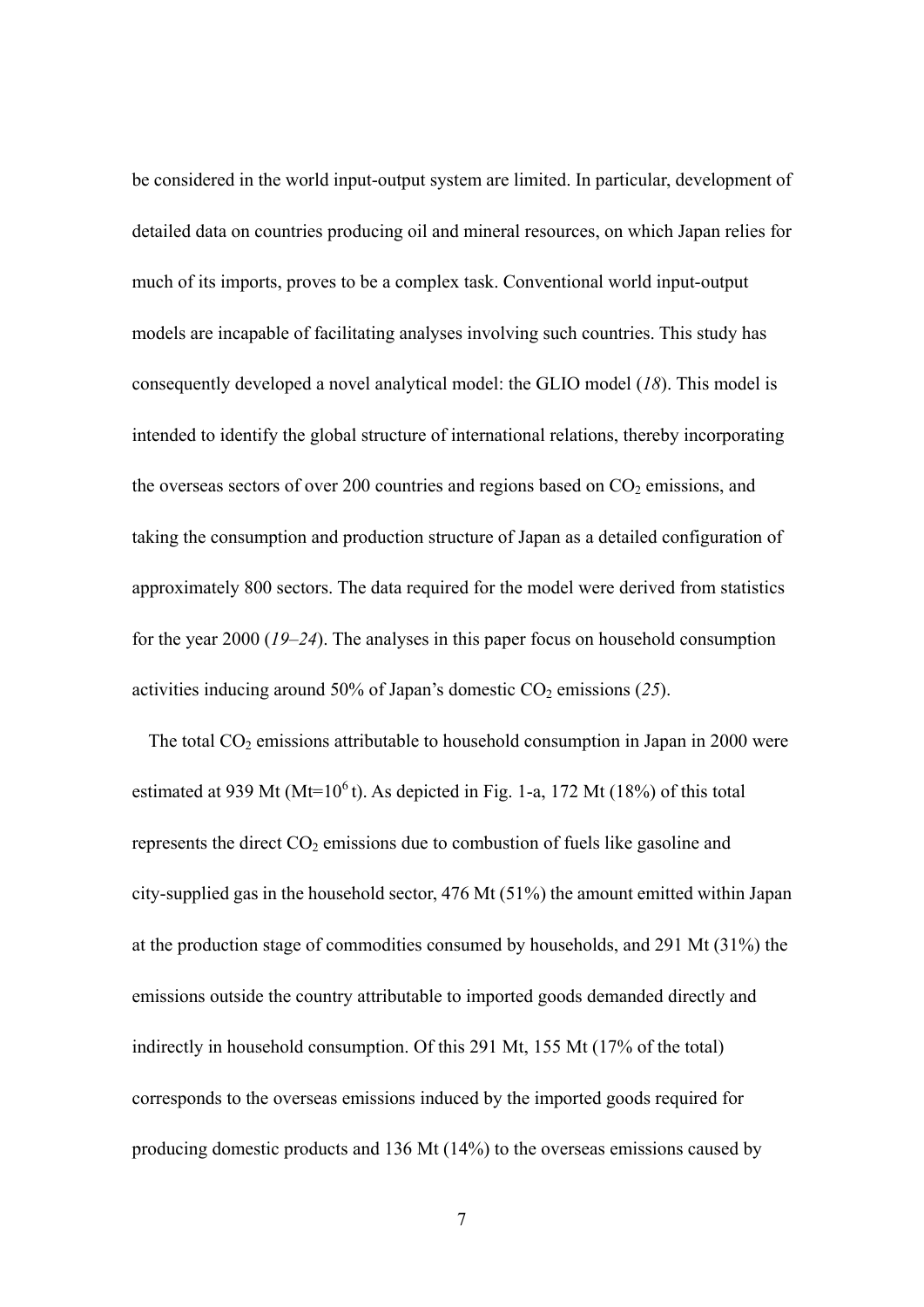imported goods purchased directly for household consumption.

A breakdown of the 155 Mt (17%) overseas emissions is provided in Figure 1-b, which shows the 20 countries and regions with the largest emissions induced directly and indirectly by the production of domestic products, along with the remaining countries and regions, as "others." This breakdown reveals that China, a country with strong economic ties with Japan, contributes 2.8% and the U.S. 1.6% of total emissions. In terms of monetary value, the U.S. accounts for the greatest share of the imports used for producing domestic products, 17%, followed by China, with 8.5%. In terms of their share in induced  $CO<sub>2</sub>$  emissions, however, the order is reversed, reflecting differences between the two countries with regard to emissions structure. Furthermore, Saudi Arabia (1.7%), the United Arab Emirates (U.A.E) (1.7%), Indonesia (1.5%), Iran (1.3%), Russia (0.98%), Qatar (0.95%) and other countries exporting fossil fuel resources like crude oil and natural gas rank relatively high in terms of these induced emissions. The salient implication is that Japan's extremely high reliance on imported fossil fuel resources is leading to substantial emissions of carbon dioxide in these resource-exporting countries. Calculated thus, the Republic of South Africa's contribution becomes 0.19%, exceeding that of European countries like the U.K., France and Germany, which in monetary terms have a greater share in Japanese imports (respectively 1.4%, 1.4% and 2.2%) than South Africa (0.76%). This implies that when it comes to the inputs used for producing its domestic output, Japan has stronger economic ties with South Africa than might initially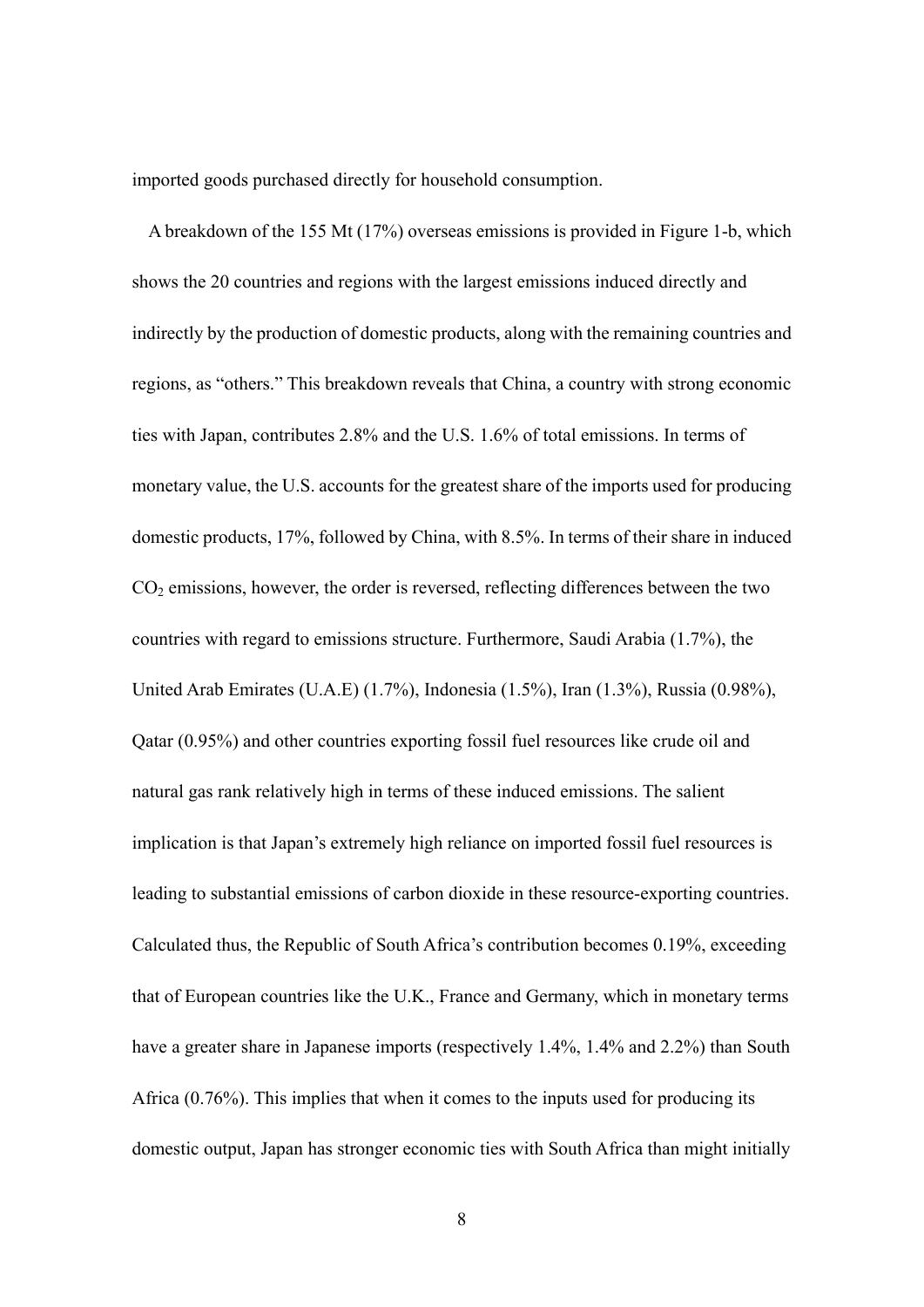be supposed.

Meanwhile, Fig. 1-c provides a breakdown of the 136 Mt (14%) emissions associated with the imported goods purchased directly by household consumers. Now, China accounts for more than half, at 8.1%, suggesting that the import of final consumer goods from China, rather than intermediate goods, has the greater emissions-inducing effect. China is followed by the U.S. (1.1%) and Russia (0.60%). With these countries, though, these amounts are less than their respective contributions to emissions via imports of intermediate goods. Also noteworthy are the large shares of emissions of eastern Asian and Southeast Asian countries (Thailand (0.46%), South Korea (0.45%), Indonesia (0.35%), Malaysia (0.26%) and Taiwan (0.25%)), which are geographically close to Japan, demonstrating a  $CO<sub>2</sub>$ -related structure that differs considerably from that associated with the import of intermediate goods, in which countries exporting fossil fuel resources rank high.

What this study has also analyzed, in particular, is the process of overseas  $CO<sub>2</sub>$ emissions generated in the supply chains of domestic production underlying household consumption, the foundation of the Japanese economy. To this end, the structure of linkages with other countries and regions formed implicitly by household consumption via the domestic production sector was embodied as networks based on  $CO<sub>2</sub>$  emissions, comprising either a network between a Japanese domestic production sector and an overseas sector, or between one overseas sector and another (*18*). In this study, such a

9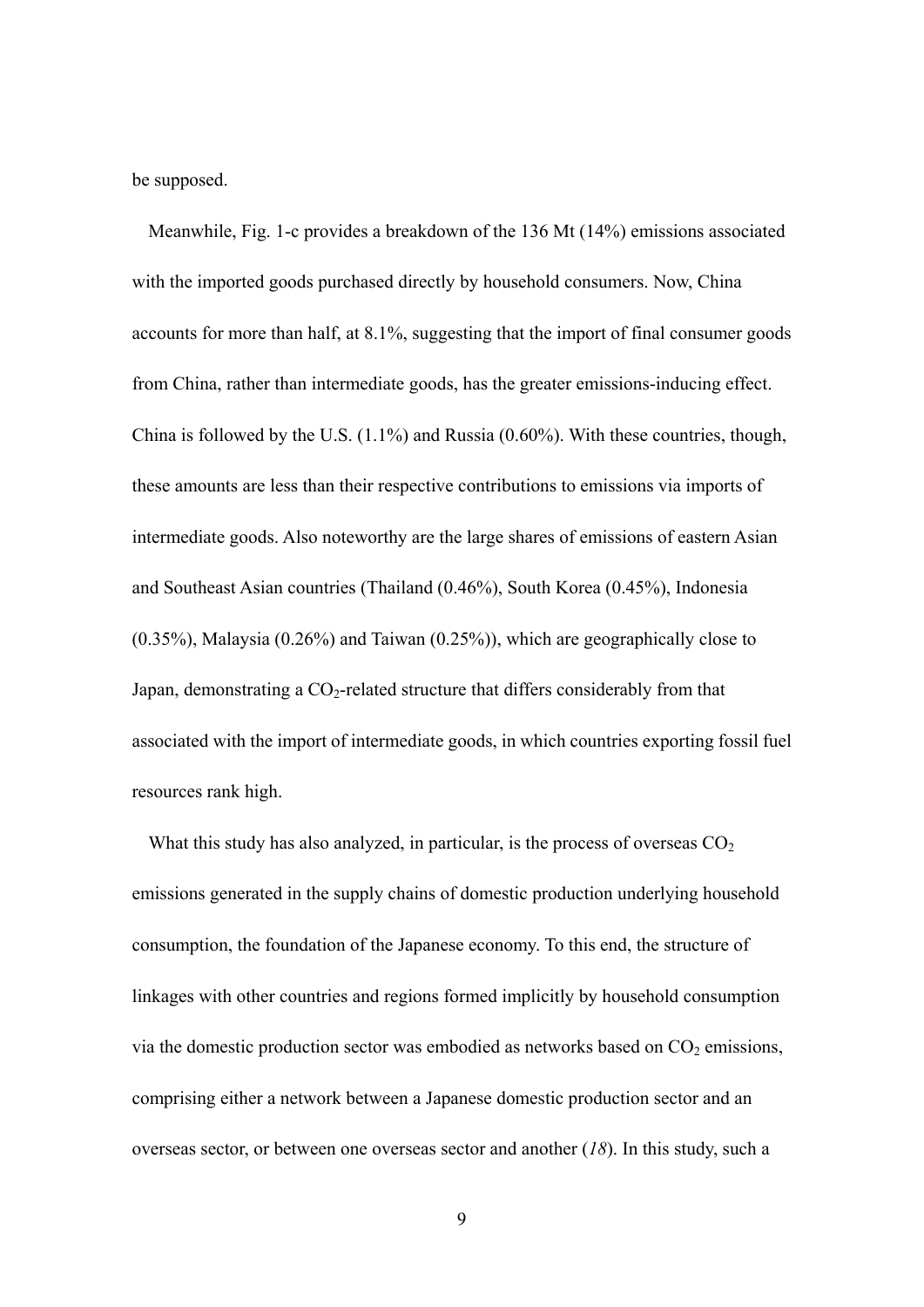network is termed the Global Supply Chain Network on a  $CO<sub>2</sub>$  emission basis  $(GSCN-CO<sub>2</sub>)$ . To assist understanding of the structure of  $GSCN-CO<sub>2</sub>$ , we focus in particular on two sub-networks in  $GSCN$ - $CO<sub>2</sub>$ , one representing the networks between Japan's domestic production sectors and overseas sectors, the other those among overseas sectors. From among the former networks included in  $GSCN-CO<sub>2</sub>$ , Fig. 2-a portrays the top 30 networks generating the greatest of  $CO<sub>2</sub>$  emission. (18). These networks account for approximately 49% of all the  $CO<sub>2</sub>$  emitted by this class of networks included in our analysis. Such networks embody important relations underlying the supply of domestic products for household consumption in Japan. If the  $CO<sub>2</sub>$  emissions of the processes represented by these networks were restricted in any way, it would threaten the stability of the import of raw materials and products required for generating domestic output, with a potentially severe impact on both companies and consumers. Within the 10 highest-ranked networks (indicated by red arrows), a strong network between the sector "#138 Petroleum refinery products" and oil-producing countries such as Saudi Arabia, the U.A.E., Iran, Qatar, Kuwait and Indonesia is apparent. Other strong networks are those between "#292 Electric power for enterprise use" and Indonesia, between "#387 General eating and drinking places (except coffee shops)" and China, between "#295 Gas supply" and Indonesia, and between "#138 Petroleum refinery products" and China. Key countries and regions involved in the top 30 networks include the U.S., the U.A.E., Iran, Indonesia, Australia, Saudi Arabia, Malaysia, Russia, China, Qatar, Kuwait, Iraq, Oman,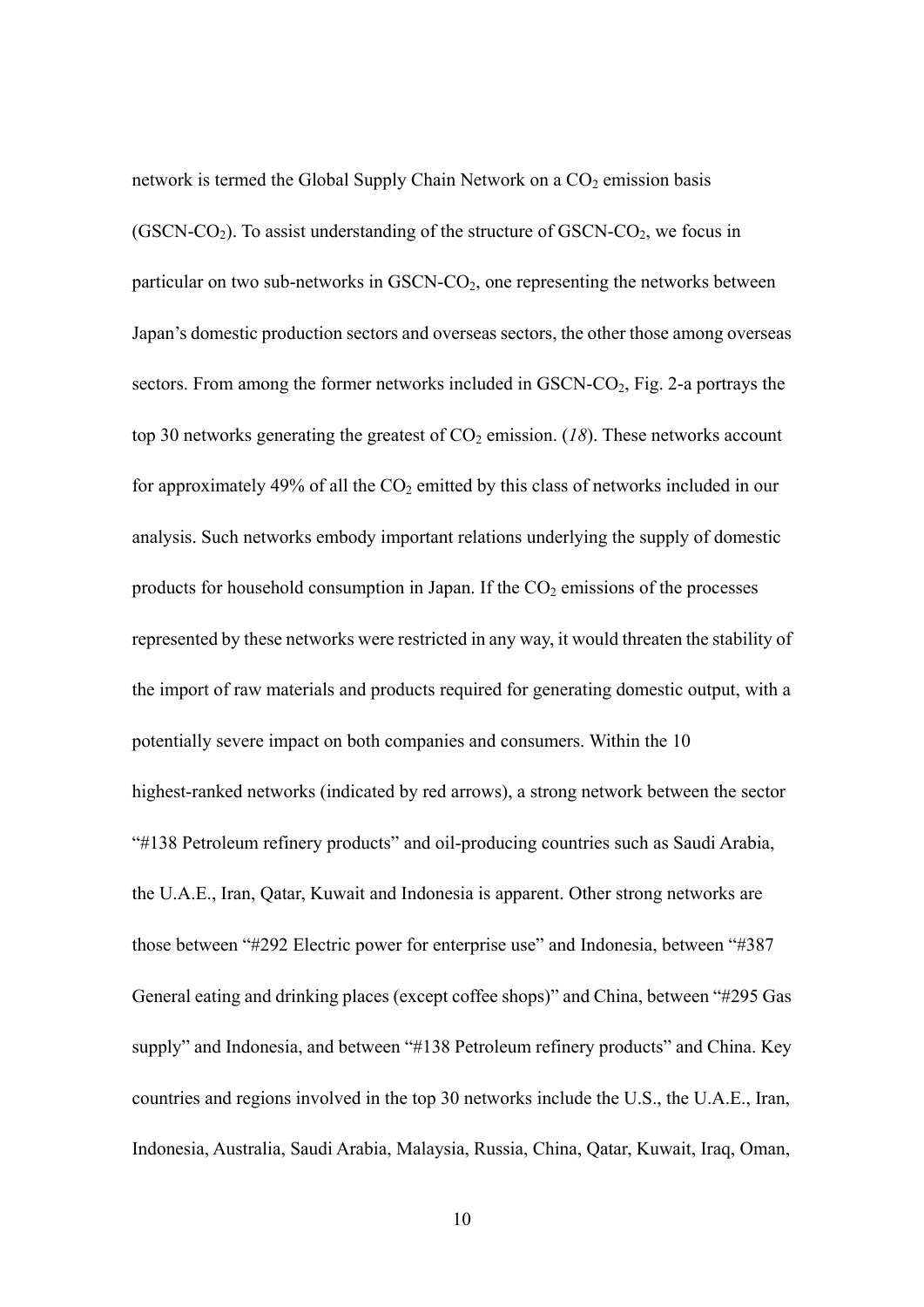Vietnam and Brunei. Any export regulations imposed on  $CO<sub>2</sub>$  emissions by these countries and regions would therefore lead to restrictions on the emissions associated with these networks, with a resultant impact on household consumption in Japan. Exports are also intimately related to regulations within the exporting country, and any implementation of  $CO<sub>2</sub>$  emission controls, certification rules, carbon taxes or other regulations in that country would be bound to affect consumption in Japan to some extent. It is important, therefore, that Japanese government specifically examines trends relating to  $CO<sub>2</sub>$  emissions, export and domestic regulations.

In certain countries and regions, trends in import regulations related to  $CO<sub>2</sub>$  emissions will be of major influence on Japan's household consumption. These countries were also identified in this study, as shown in Fig. 2-b. This figure shows the top 30 networks from among the second class of sub-networks of  $GSCN$ - $CO<sub>2</sub>$ , i.e. these among overseas sectors, accounting for approximately 29% of the all the  $CO<sub>2</sub>$  emitted by these sub-networks. The top 10 networks (again in red) comprise those from China to the U.S., from China to the U.A.E., from India to the U.A.E., from the U.S. to Canada, from China to Hong Kong, from Canada to South Korea, from Russia to China, from China to Malaysia and from the U.S. to Malaysia. These networks constitute the principal international relations supporting the domestic supply of products for household consumption in Japan, and any imposition of restrictions on  $CO<sub>2</sub>$  emissions attributable to these networks might therefore affect that consumption indirectly. In other words, the destinations of the networks can be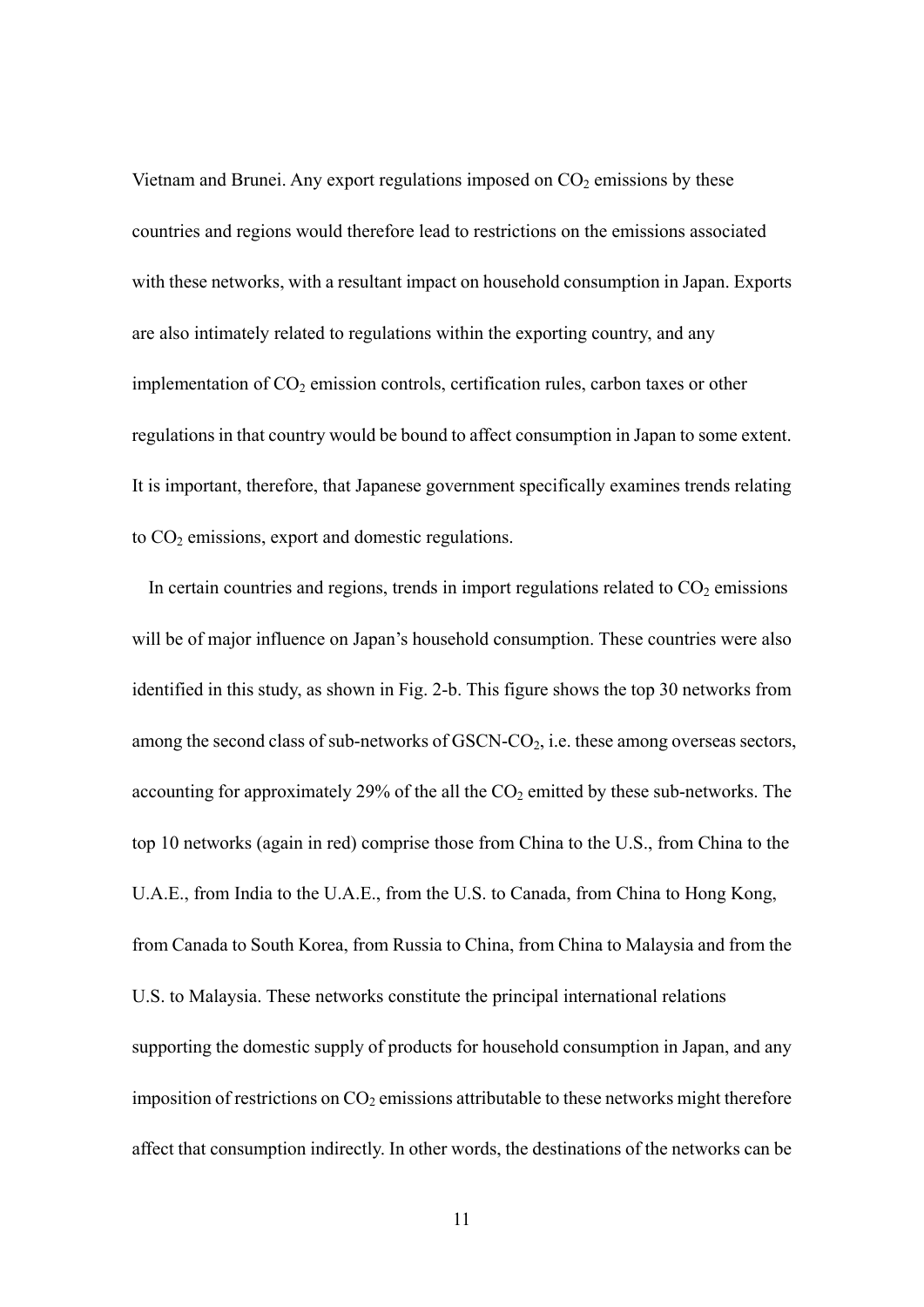considered to be the countries that would threaten stability of supply of the goods and services consumed by Japanese households if requirements such as payment of tariffs and acquisition of  $CO<sub>2</sub>$  emissions certification were imposed on their imports. The importing countries involved in the top 30 networks include the U.S., the U.A.E., Iran, Indonesia, Australia, Oman, Canada, Saudi Arabia, Singapore, Thailand, Germany, Malaysia, Mexico, Russia, South Korea and China. Understanding trends in import regulations and formulating measures to address any import regulations related to  $CO<sub>2</sub>$  emissions in such countries are extremely important for establishing stable production and consumption systems in Japan.

By analyzing each type of domestic product in the manner described above, overseas  $CO<sub>2</sub>$  emissions can be quantified and countries and regions where regulations and policies relating to  $CO<sub>2</sub>$  emissions should be given attention can be identified for each production sector supporting Japanese household consumption. Table 1 presents a list of 15 domestic product sectors with a high percentage of overseas  $CO<sub>2</sub>$  emissions induced by households via consumption of domestic products. For each sector the table also lists the five countries and regions with the greatest emissions in this respect. The consumption category with the highest percentage of overseas emissions is "#183 Rolled and drawn aluminum." Of the annual emissions of 189 kt (1 kt=10<sup>3</sup> t), 39 kt is accounted for by domestic emissions and 149 kt by overseas emissions, indicating a large overseas share of 79%. The main emitting countries include Russia (39%), Australia (6%), Ukraine (6%),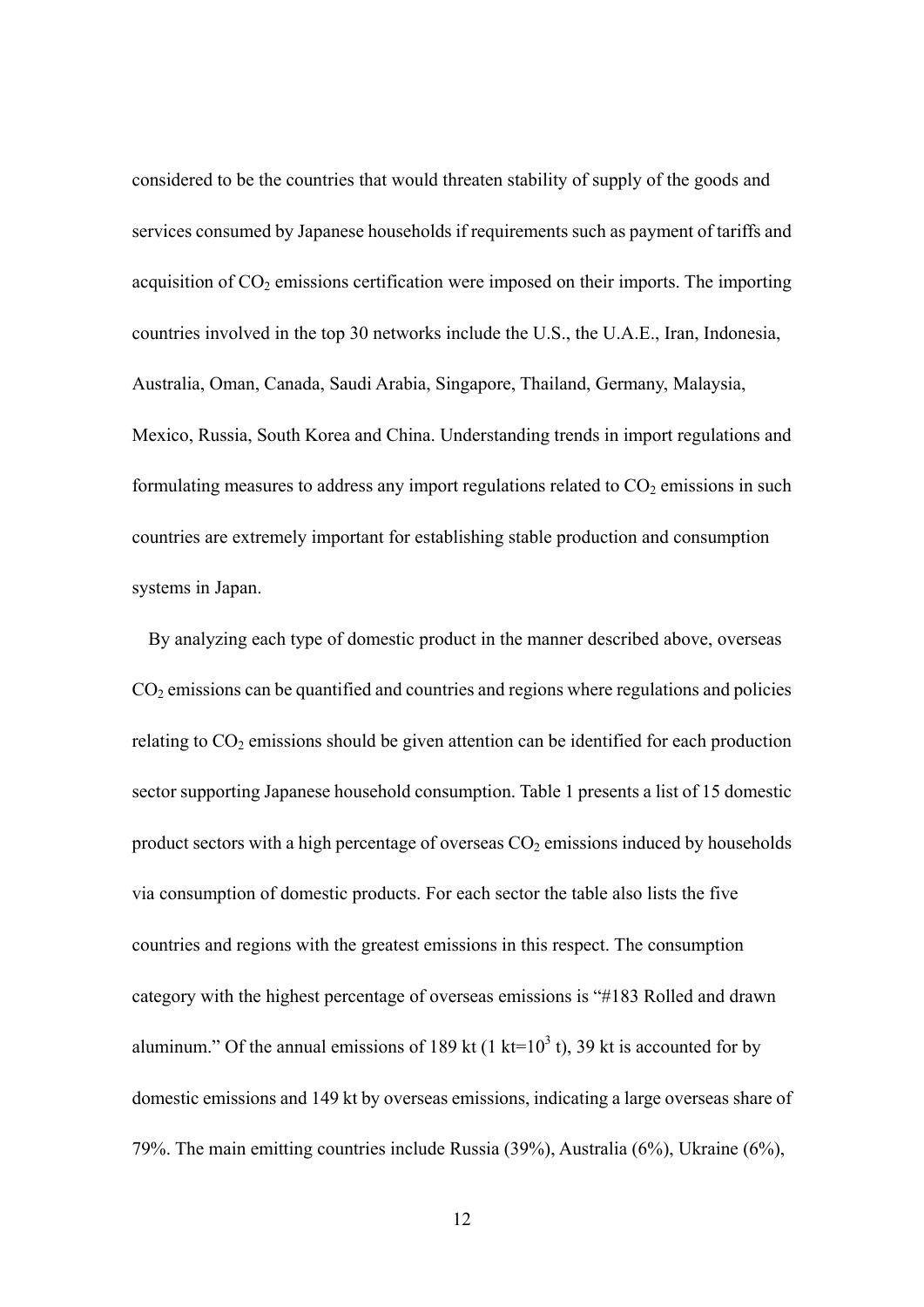China (4%) and South Africa (4%), from which most aluminum metal is imported to Japan. The next is "#276 *Tatami* (straw matting) and straw products," whose emissions are low at 77 kt, of which, however, 77% is emitted abroad. The emitting countries are China (55%), Australia (4%), the U.S. (4%), North Korea (3%) and Russia (1%), reflecting the fact that a large fraction of the raw materials for these products is produced in China. Overseas emissions of "#138 Petroleum refinery products" and "#294 Gas supply," which rely for their raw materials on imports of crude oil and LNG, also rank high, at 70%, clearly reflecting the high emissions in countries producing oil and exporting natural gas. The sixth from the top, "#146 Leather footwear," shows overseas emissions of 67% of the 1,023 kt concerned, with major emitting countries including Italy (2%). The following category, "#223 Personal computers", has an overseas share of 66% out of 3,248 kt, which includes countries, such as the U.S. (11%), China (11%), South Korea (7%), Taiwan (6%) and Malaysia (5%), manufacturing CPUs, motherboards and other computer components. China, the U.S. and oil-producing countries rank high in terms of their share in the embodied emissions associated with overall household consumption, but for certain individual production sectors, Latin American and European countries also supply goods and services embodying substantial  $CO<sub>2</sub>$  emissions, such as Denmark (3%), ranking as fifth largest emitter for "#36 Processed meat products," India (9%), ranking third, and Chile (6%), fourth, for "#178 Other non-ferrous metals", and Brazil (3%), ranking fourth for "#54 Vegetable oils and meal". These results not only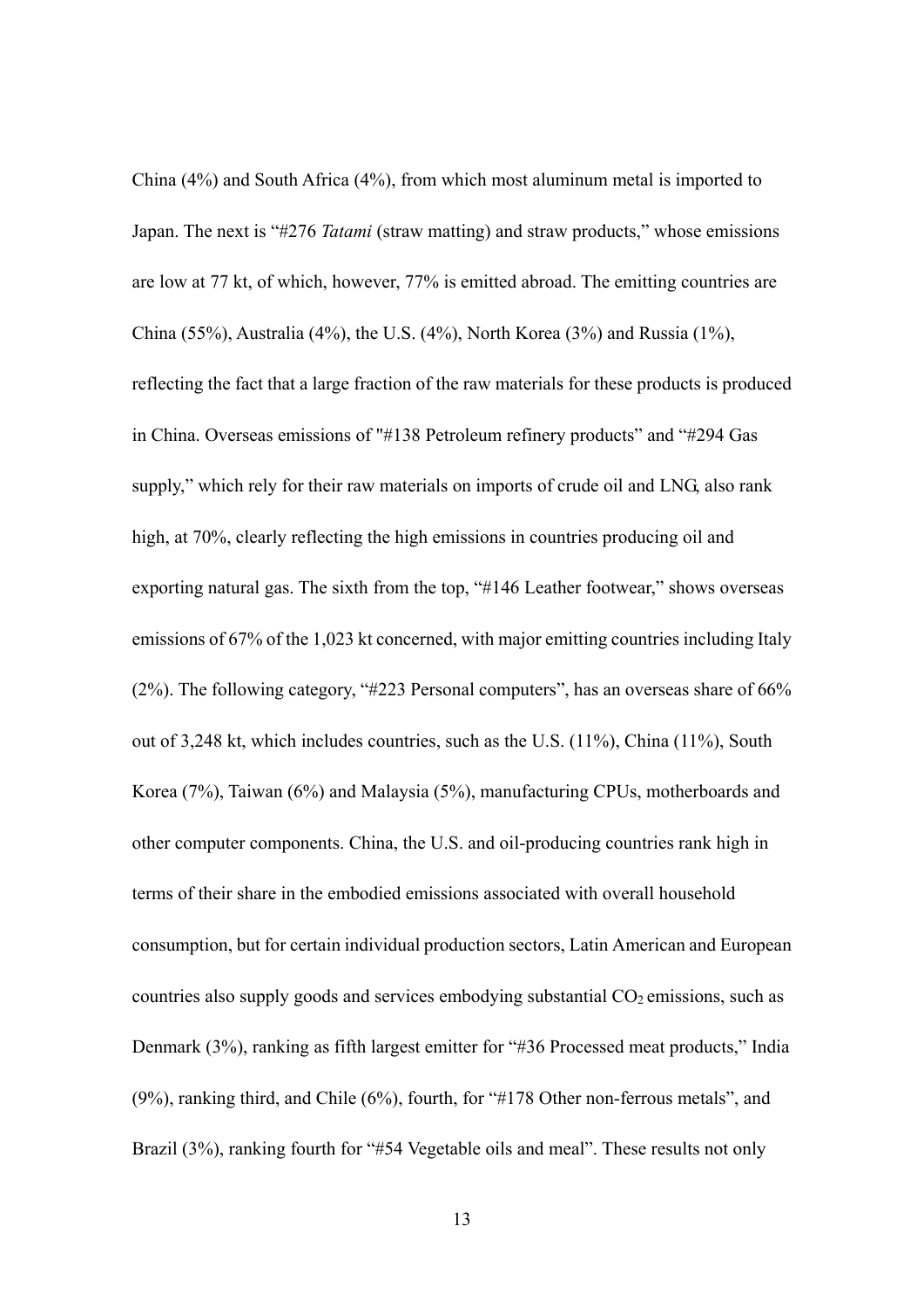demonstrate the quantitative dependence of Japanese household consumption on global  $CO<sub>2</sub>$  emissions; they also suggest that each production technology forms its own  $GSCN-CO<sub>2</sub>$  and that identifying the networks important to each production sector is extremely beneficial for strategic management of production technologies.

As an example, consider the GSCN-CO<sub>2</sub> formed by household consumption of " $#183$ " Rolled and drawn aluminum", which has the highest share of overseas emissions. Similarly to the above analysis, we here focus on two sub-networks in  $GSCN-CO<sub>2</sub>$ . Fig. 3-a shows the top 30 networks generating the highest  $CO<sub>2</sub>$  emissions in the class of sub-networks representing relations between domestic product sectors and overseas sectors. These top 30 networks account for  $51\%$  of the total  $CO<sub>2</sub>$  emitted in these sub-networks. Fig. 3-b, for its part, shows the top 30 networks in the class of sub-networks constituted by relations among overseas sectors, accounting for 96% of total  $CO<sub>2</sub>$  in these sub-networks. In the relations between overseas and domestic sectors depicted in Fig. 3-a, networks with countries supplying aluminum, such as Russia, Australia, Ukraine and South Africa, feature prominently in the production of "#183 Rolled and drawn aluminum", proving to be be key countries underpinning production of such products in terms of internationally embodied emissions Regarding the networks among overseas sectors, Fig. 3-b indicates that the countries configured around aluminum-producing countries like Russia and Australia constitute a strong  $CO<sub>2</sub>$  network. Together, this information suggests that producers of "#183 Rolled and drawn aluminum"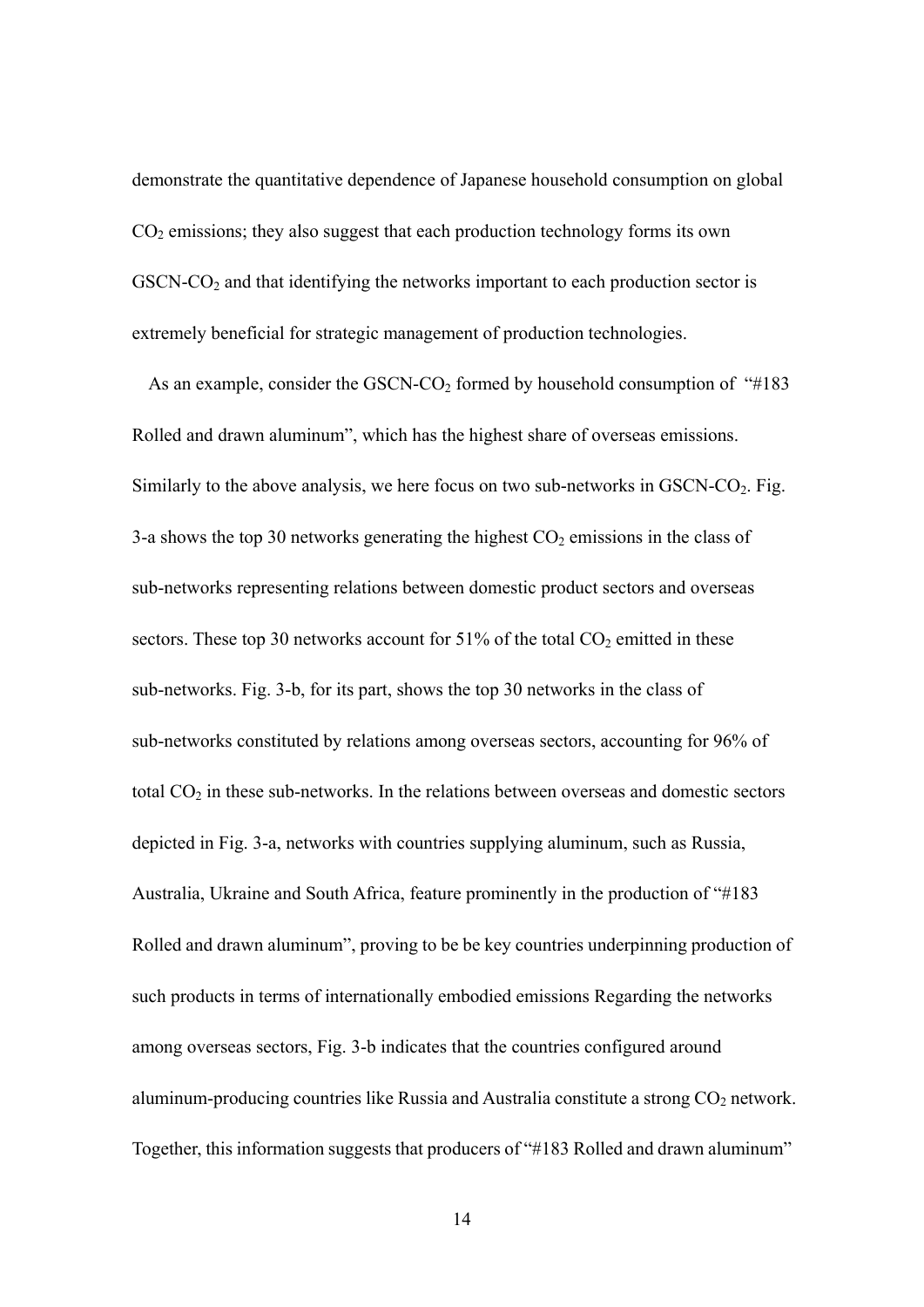in Japan need to prioritize those countries forming strong networks in Fig. 3-a, including Russia, Australia, Ukraine, South Africa and China, and monitor trends in their export regulations and domestic policies relating to  $CO<sub>2</sub>$  emissions. At the same time, those countries building strong networks in Fig. 3-b, including Russia, Ukraine, Australia, Canada and Belarus, should be given priority when Japanese producers of "#183 Rolled and drawn aluminum" monitor international trends in import controls. In this way, they will be preparing these foreign countries for changes in such policies and regulations and helping them establish a stable production system.

For other domestic production sectors supplying goods and services to household consumers in Japan, this study has also used the above method to identify the countries whose carbon policy should be given priority attention by each sector (*18*).

Management and control of  $CO<sub>2</sub>$  emissions require global efforts, involving regulations in individual countries as well as international agreements. As indicated by this study, however, the key to achieving both a low-carbon global society and economic stability in individual nations is to understand the present complex structure of the  $CO<sub>2</sub>$  emissions induced abroad by the consumption and supply of goods and services in each respective nation. This will enable legal and technological systems to be established that can be adapted to future changes in international trends regarding  $CO<sub>2</sub>$  emissions and their control. The global carbon networks  $(GSCN-CO<sub>2</sub>)$  newly developed in this study provide fundamental data to facilitate such efforts. Careful observation and interpretation of

15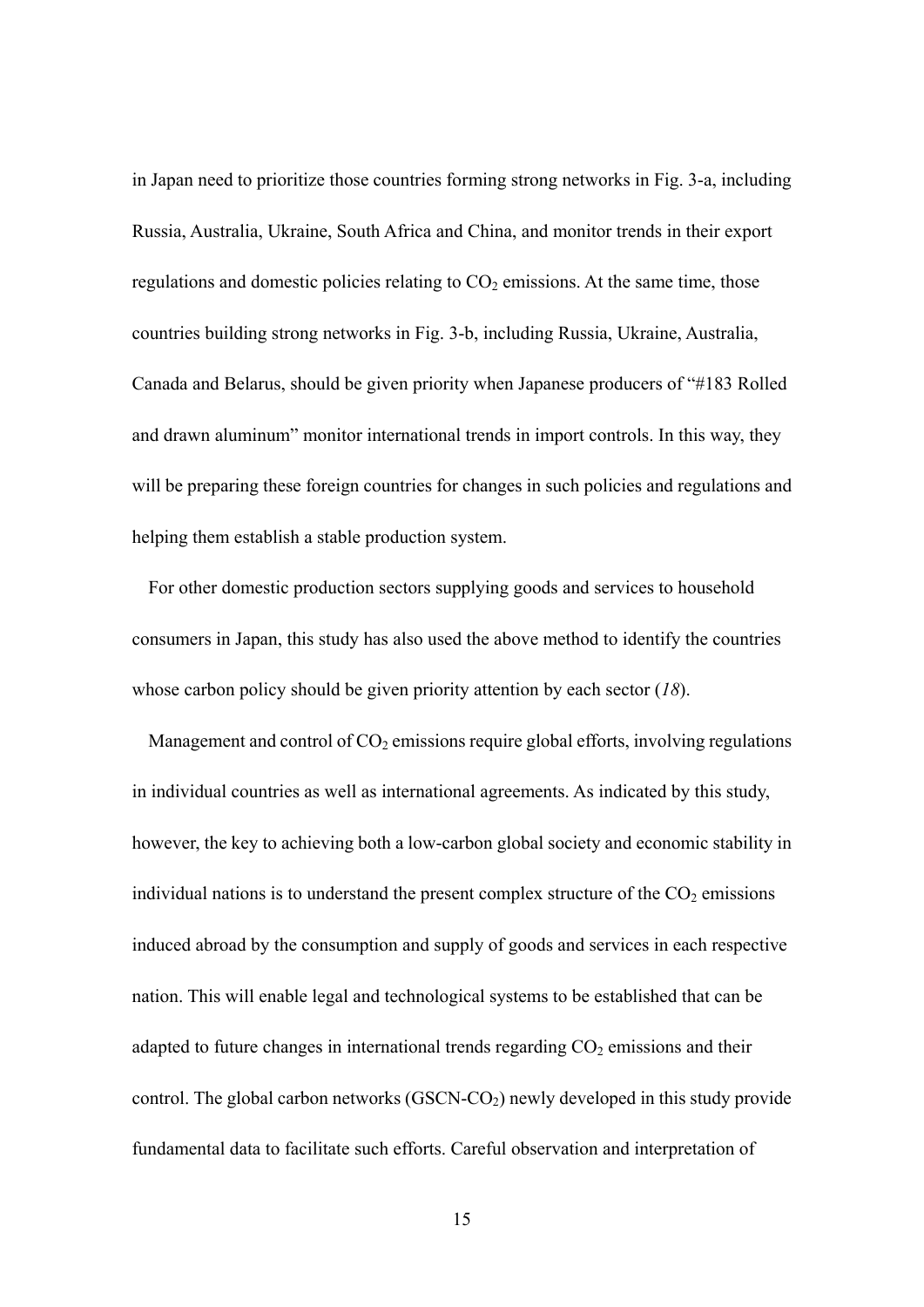trends in these networks are issues that need to be addressed urgently by governments, producers and consumers, as the first step in supply chain management that incorporates externalities like future  $CO<sub>2</sub>$  emissions.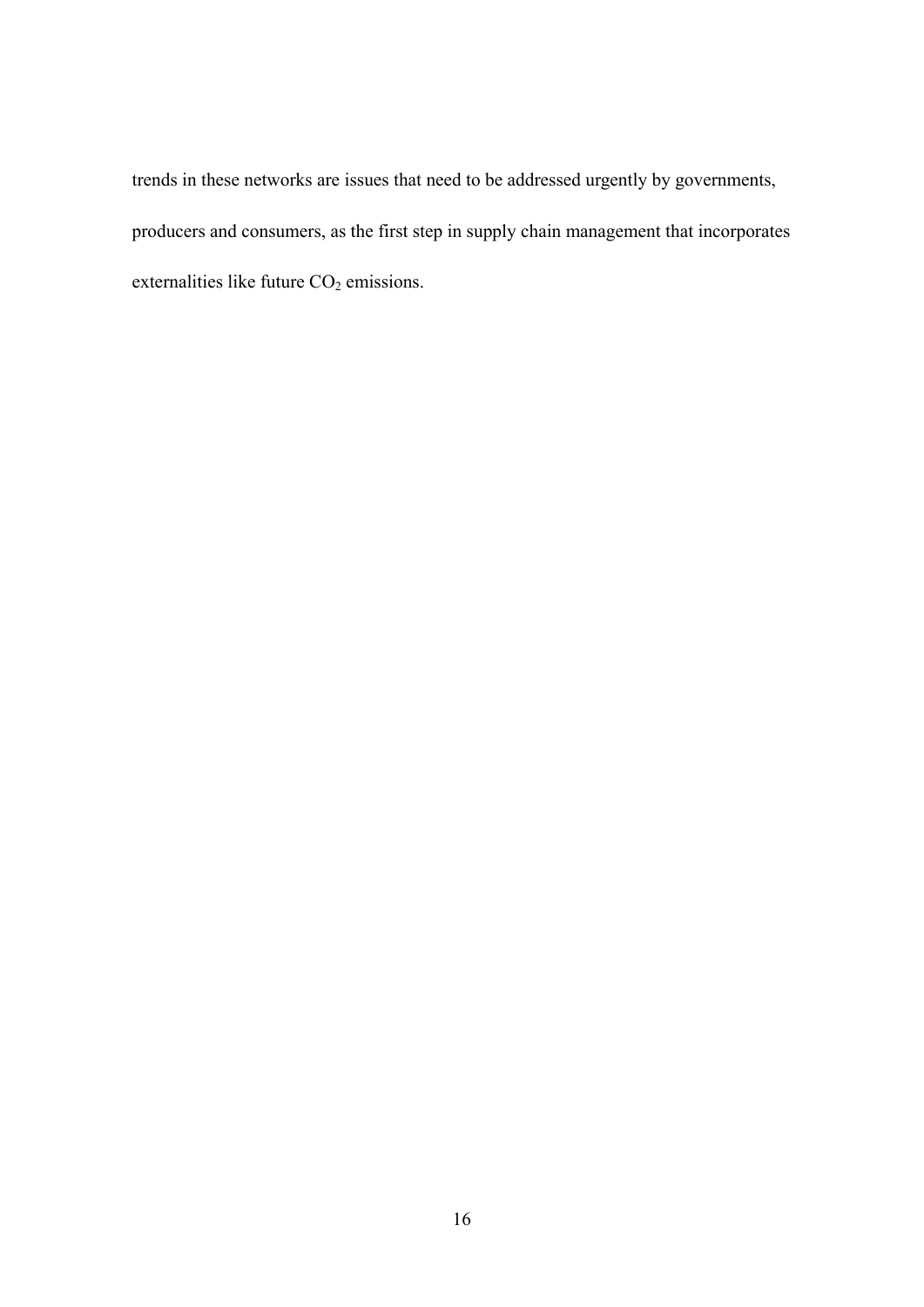## **References and Notes**

- **1.** J. Chow, R. J. Kopp, R. R. Portney, Energy Resources and Global Development, *Science* **302**, 1582–1531 (2003).
- 2. International Energy Agency (IEA),  $CO<sub>2</sub>$  emissions from fuel combustion 1971-2005, IEA Publications, printed in France (2007).
- **3.** World Trade Organization, International Trade Statistics 2007, http://www.wto.org/english/res\_e/statis\_e/statis\_e.htm
- **4.** J. N. Galloway et al., Transformation of the Nitrogen Cycle: Recent Trends, Questions, and Potential Solutions, *Science* **320**, 889–892 (2008).
- **5.** D. B. Müller, T. Wang, B. Duval, T. E. Graedel, Exploring the engine of anthropogenic iron cycles, *Proc. Natl. Acad. Sci. USA* **103(44)**, 16111–16116 (2006).
- **6.** B. K. Reck, D. B. Müller, K. Rostkowski, T. E. Graedel, Anthropogenic Nickel Cycle: Insights into Use, Trade, and Recycling, *Environ. Sci. Technol.* **42 (9)**, 3394–3400 (2008).
- **7.** N. Ahmad, A. Wyckoff, Carbon Dioxide Emissions Embodied in International Trade of Goods, OECD Science, Technology and Industry Working Papers, OECD, Publishing (2003).
- **8.** G. P. Peters, E. G. Hertwich,  $CO<sub>2</sub>$  Embodied in International Trade with Implications for Global Climate Policy, *Environ. Sci. Technol*. **42** (5), 1401–1407 (2008).
- **9.** T. Oki, S. Kanae, Global Hydrological Cycles and World Water Resources, *Science* **313**, 1068–1072 (2006).
- **10.** http://www.g8summit.go.jp/eng/news/summary.html (visited at 2008/08/12)
- **11.** W. Chameides, M. Oppenheimer, Carbon Trading Over Taxes, *Science* **315**, 670 (2007).
- **12.** EUR-Lex (RoHS), http://eur-lex.europa.eu/LexUriServ/LexUriServ.do?uri=CELEX:32002L0095:EN:N OT
- **13.** EUR-Lex (REACH), http://eur-lex.europa.eu/LexUriServ/LexUriServ.do?uri=CELEX:32006R1907:EN: NOT
- **14.** W. Leontief, F. Duchin, D. B. Szyld, New Approaches in Economic Analysis, *Science* **26**, 419–422 (1985).
- **15.** A. P. Carter, Applications of Input-Output Analysis to Energy Problems, *Science* **19**, 325-330 (1974).
- **16.** R. Costanza, Embodied Energy and Economic Valuation, *Science* **210**, 1219–1224 (1980).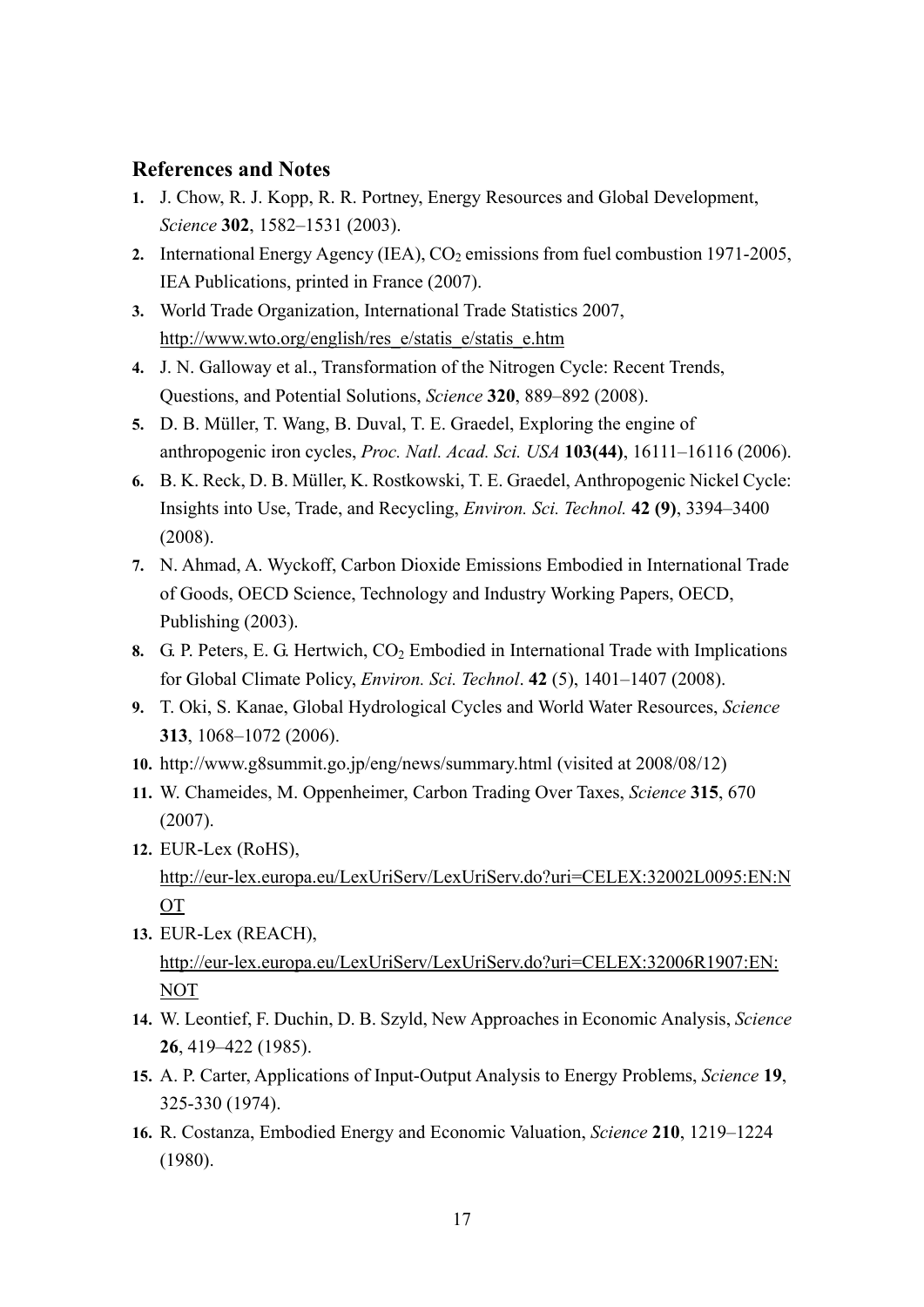- **17.** T. Wiedmann, M. Lenzen, K. Turner, J. Barrett, Examining the global environmental impact of regional consumption activities – Part 2: Review of input-output models for the assessment of environmental impacts in trade, *Ecol. Econ*. **61**, 15-26 (2007).
- **18.** Keisuke Nansai, Shigemi Kagawa, Yasushi Kondo, Sangwon Suh, Rokuta Inaba and Kenichi Nakajima (2009), Improving the completeness of product carbon footprints using a global link input-output model: the case of Japan, *Economic Systems Research*, 21(3), 267-290
- **19.** Ministry of Internal Affairs and Communications Japan, *1990–1995–2000 Linked Input–Output Tables*, National Federation of Statistical Associations, Tokyo, 2005.
- **20.** Ministry of Finance Japan, 2000 Trade Statistics of Japan, http://www.customs.go.jp/toukei/info/index\_e.htm
- **21.** K. Nansai, Y. Moriguchi, S. Tohno, Compilation and Application of Japanese Inventories for Energy Consumption and Air Pollutant Emissions Using Input–Output Tables. *Environ. Sci. Technol*. 37(9), 2005–2015 (2003**)**
- **22.** United Nations Commodity Trade Statistics Database, UN Statistics Division, http://comtrade.un.org/, visited at 2008, May 28.
- **23.** United Nations Common Database, UN Statistics Division, http://unstats.un.org/unsd/default.htm, visited at 2008, May 28.
- **24.** Carbon Dioxide Information Analysis Center, the U.S. Department of Energy, http://cdiac.ornl.gov/, visited at 2008, May 28.
- **25.** Nansai, K., Environmental Input-Output Database Building in Japan: in Suh, S. (ed.) Handbook of Input-Output Economics for Industrial Ecology, 2008, Springer, In Press.
- **26.** This research was partially supported by funds from the Mitsui and Co., Ltd. Environment Fund (Grant No. R07-194).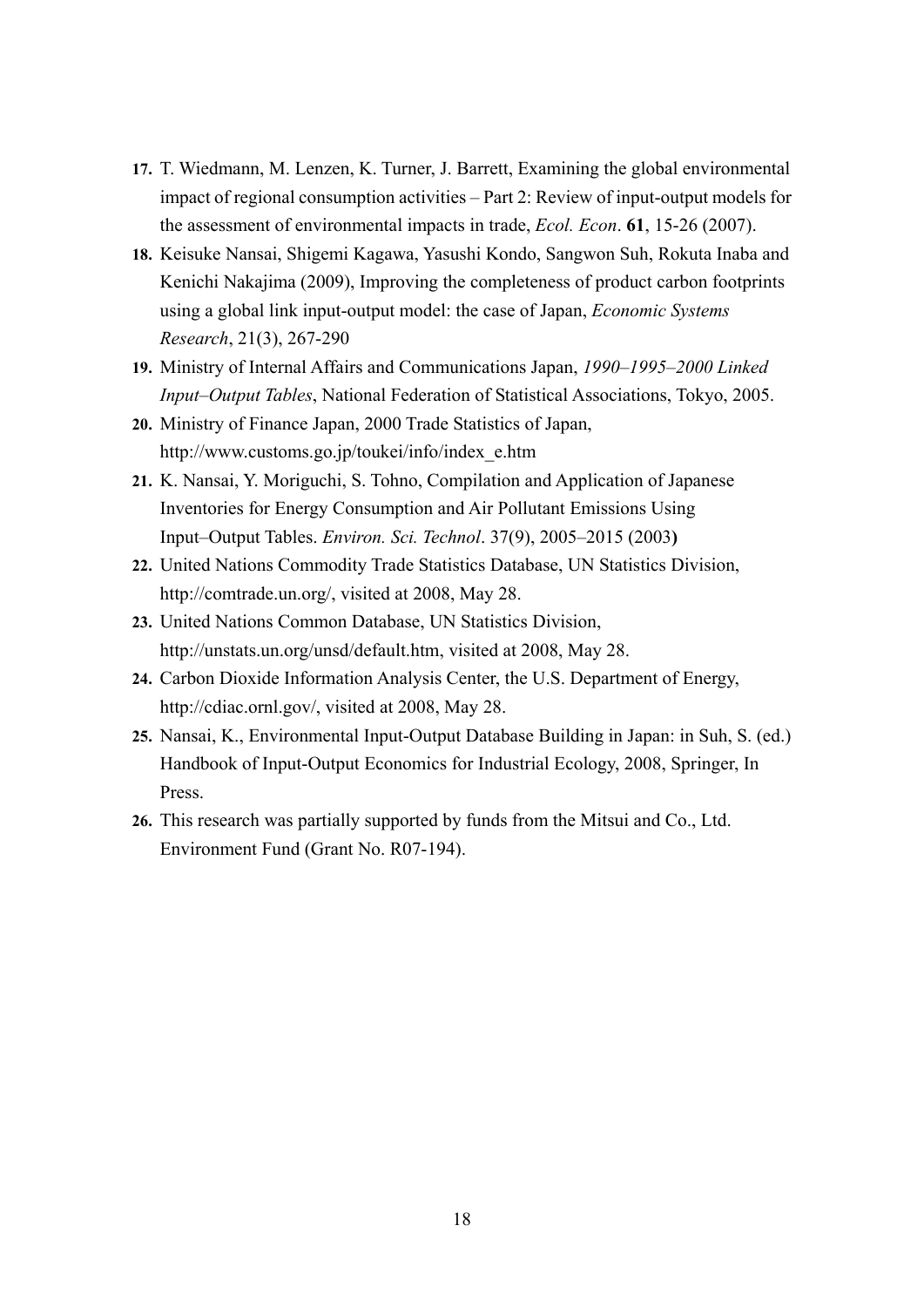#### **Table 1**

| Secto<br>r no. | Com<br>no. | Sector name                                             | Induced $CO2$ emissions [kt/y] |          |       | Overse<br>as share | Main emitting countries and regions          |
|----------------|------------|---------------------------------------------------------|--------------------------------|----------|-------|--------------------|----------------------------------------------|
|                |            |                                                         | In Japan                       | Overseas | Total | $\frac{0}{0}$      | $(\%)$                                       |
| 184            | 183        | Rolled and drawn aluminum                               | 39                             | 149      | 189   | 79                 | RUS(39), AUS(6), UKR(6), CHN(4), RSA(4)      |
| 277            | 276        | <i>Tatami</i> (straw matting) and straw<br>products     | 12                             | 42       | 55    | 77                 | CHN(55), AUS(4), USA(4), PRK(3), RUS(1)      |
| 139            | 138        | Petroleum refinery products (incl.<br>lubricants)       | 12770                          | 30242    | 43011 | 70                 | KSA(14), UAE(13), IRI(13), QAT(6),<br>KUW(5) |
| 295            | 294        | Gas supply                                              | 1564                           | 3669     | 5232  | 70                 | INA(23), QAT(9), MAS(7), UAE(6), AUS(5)      |
| 276            | 275        | Jewelry and adornments                                  | 153                            | 312      | 466   | 67                 | CHN(17), RUS(13), INA(5), KOR(4),<br>AUS(4)  |
| 147            | 146        | Leather footwear                                        | 342                            | 681      | 1023  | 67                 | CHN(33), USA(5), RSA(3), KOR(2), INA(2)      |
| 224            | 223        | Personal computers                                      | 1115                           | 2133     | 3248  | 66                 | USA(11), CHN(11), KOR(7), TPE(6),<br>MAS(5)  |
| 37             | 36         | Processed meat products                                 | 881                            | 1658     | 2539  | 65                 | USA(17), CHN(14), AUS(7), CAN(4),<br>DEN(3)  |
| 71             | 70         | Animal feed                                             | 270                            | 453      | 723   | 63                 | $USA(21), CHN(8), CAN(6), AUS(5), THA(2)$    |
| 265            | 264        | Cameras                                                 | 236                            | 390      | 625   | 62                 | CHN(25), USA(7), THA(4), INA(3), MAS(3)      |
| 179            | 178        | Other non-ferrous metals                                | 22                             | 33       | 55    | 60                 | AUS(12), INA(9), IND(7), CHI(6), RSA(4)      |
| 219            | 218        | Electric audio equipment                                | 1934                           | 2603     | 4537  | 57                 | CHN(21), USA(6), KOR(5), MAS(4), INA(3)      |
| 55             |            | 54 Vegetable oils and meal                              | 281                            | 373      | 654   | 57                 | USA(23), CHN(10), CAN(5), BRA(3),<br>AUS(2)  |
| 226            | 225        | Electronic computing equipment<br>(accessory equipment) | 111                            | 135      | 245   | 55                 | USA(10), CHN(9), KOR(5), MAS(5), TPE(4)      |
| 263            | 262        | <b>Bicycles</b>                                         | 119                            | 141      | 260   | 54                 | CHN(30), RUS(5), TPE(4), USA(2), INA(2)      |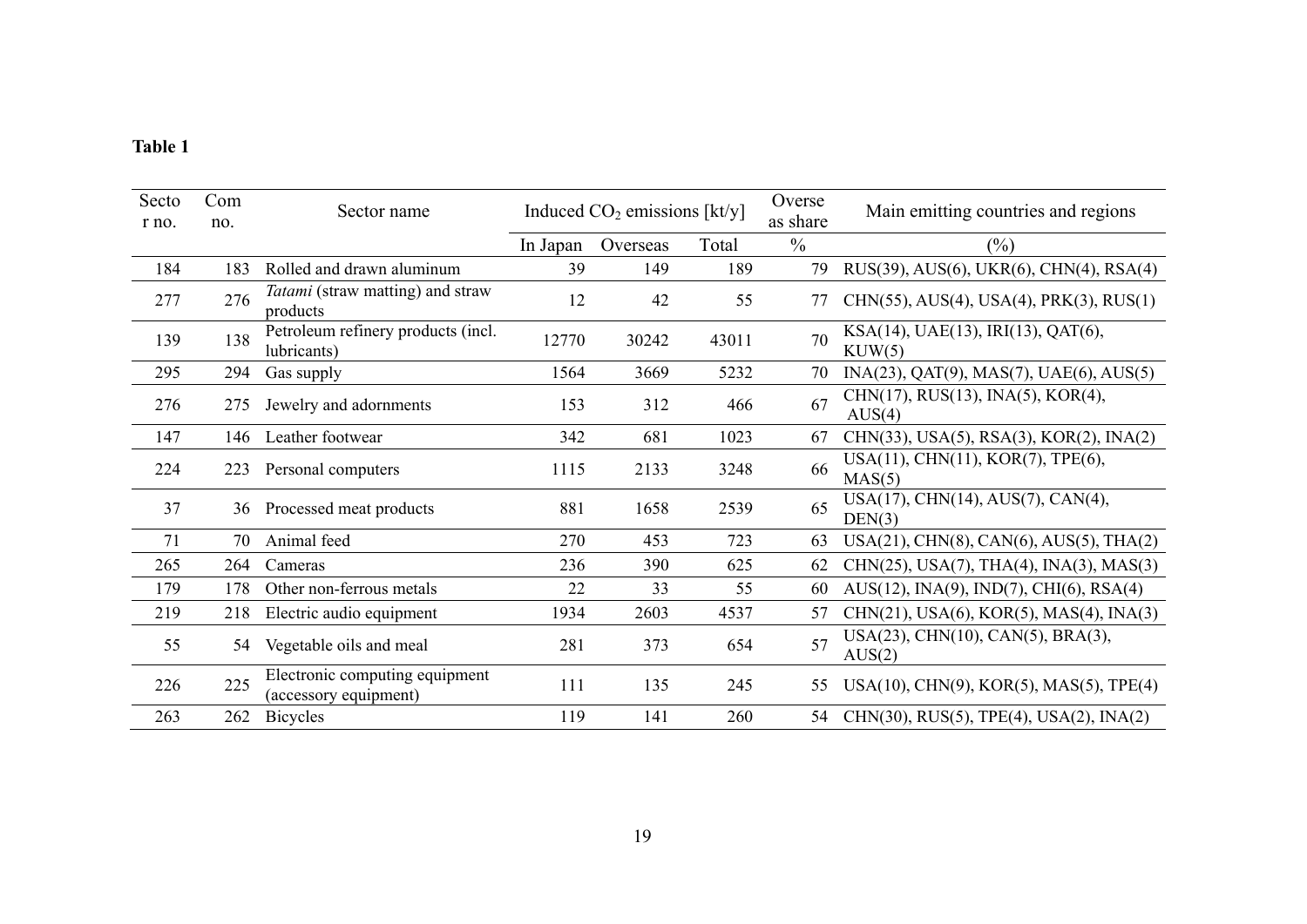

**Figure 1** 20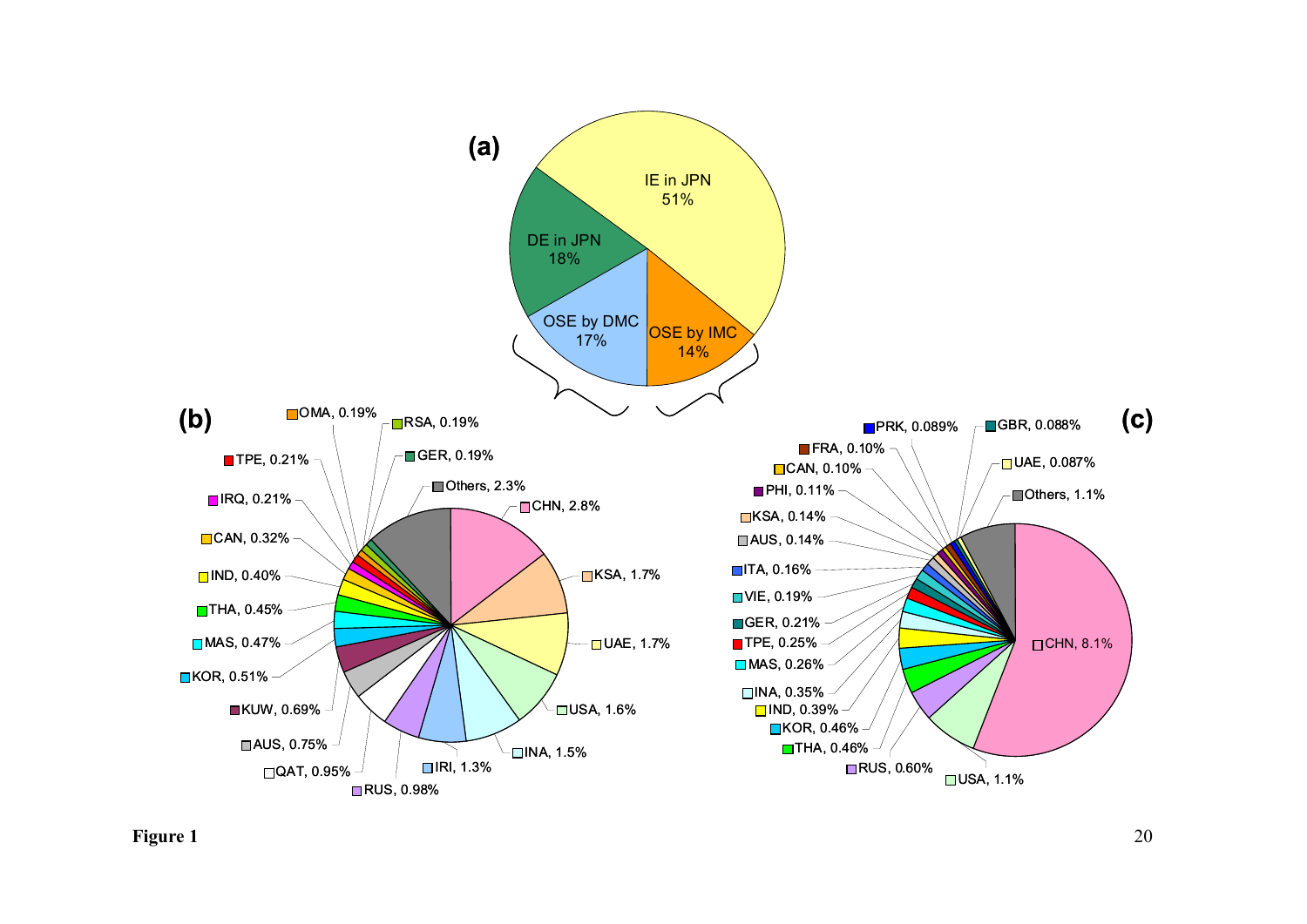

**GER CAN UKR RUS USA IRI OMA UAE IND** J **AUS KOR KSA CHN MAS HKG** SIN **SIN C** THA **INA (b)**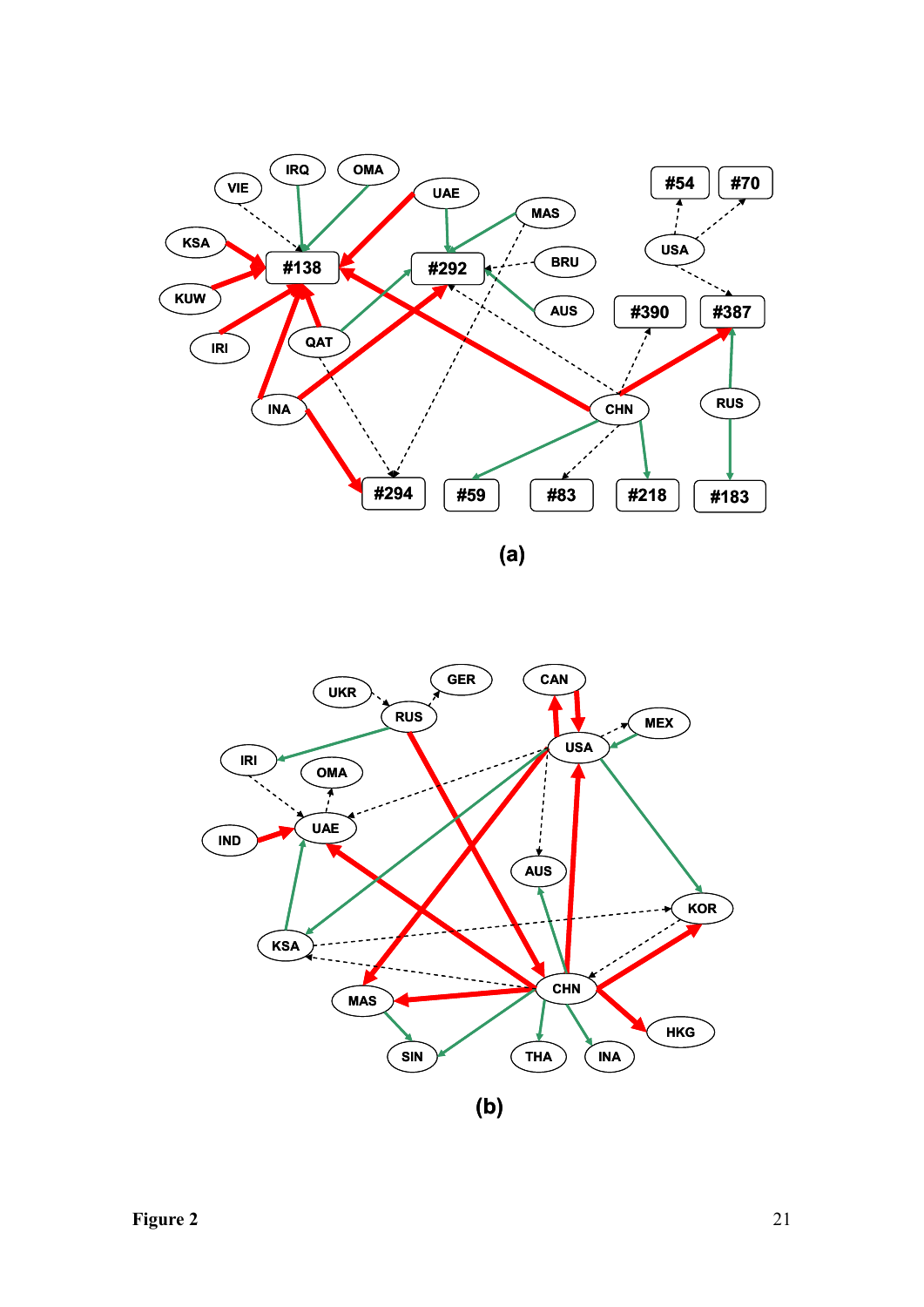

**(a)**

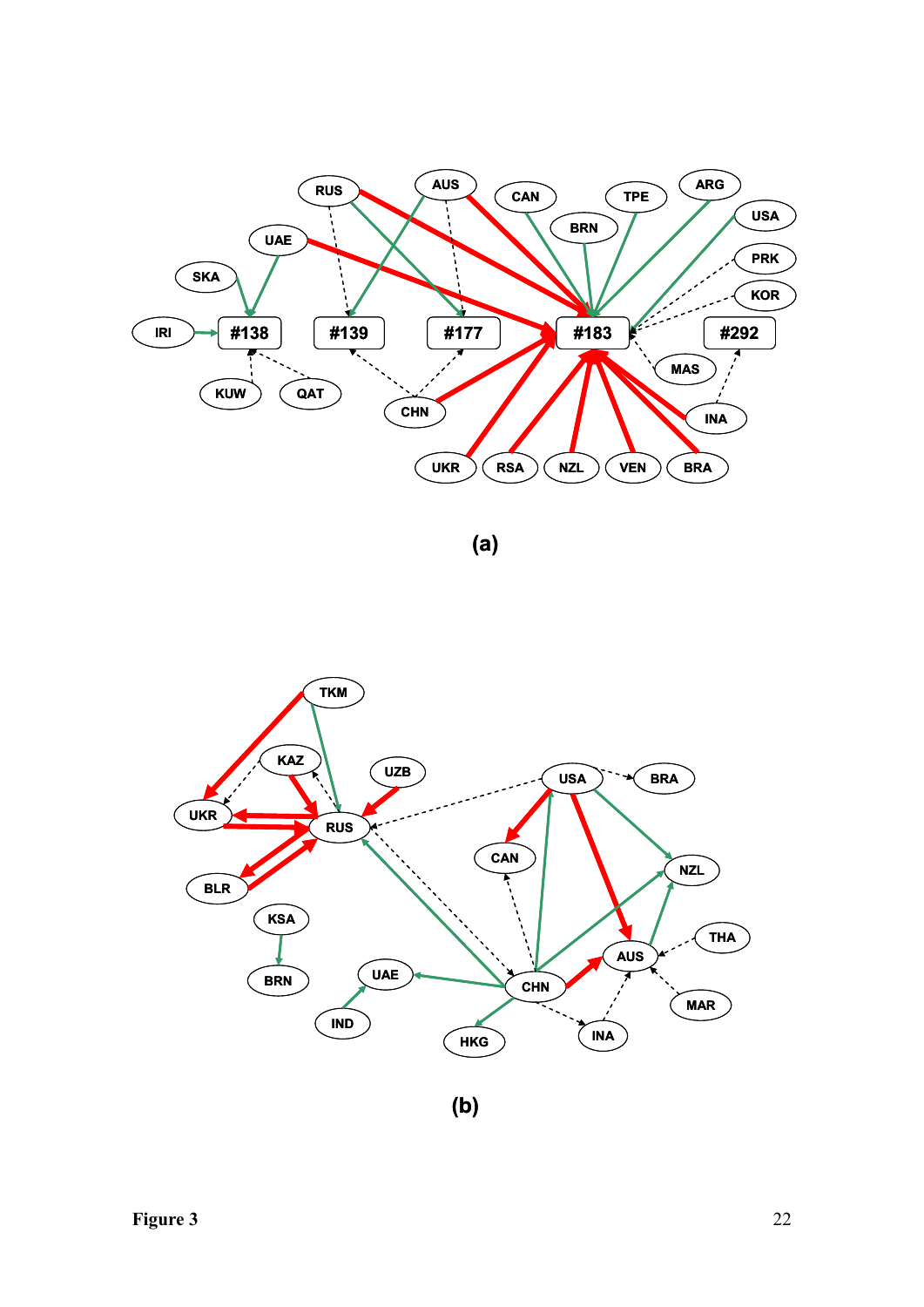#### **Legends**

- **Table 1** Top 15 Japanese domestic commodities in terms of overseas share in total  $CO<sub>2</sub>$ emissions associated with supply of the commodity to household consumers in 2000. Country codes are as follows: AUS, Australia; BRA, Brazil; CAN, Canada; CHI, Chile; CHN, China; DEN, Denmark; INA, Indonesia; IND, India; IRI, Iran; KOR, South Korea; KSA, Saudi Arabia; KUW, Kuwait; MAS, Malaysia; PRK, North Korea; QAT, Qatar; RSA, South Africa; RUS, Russia; THA, Thai; TPE, Chinese Taipei; UAE, United Arab Emirates; UKR, Ukraine; USA, United States.
- **Figure 1** (a) Shares of domestic and overseas  $CO<sub>2</sub>$  emissions associated with Japanese household consumption in 2000: DE, direct emissions; IE, indirect emissions; OSE, overseas emissions; DMC, consumption of domestic commodities; IMC, consumption of direct import commodities. **(b)** Share of countries in overseas emissions induced by household consumption of domestic commodities. **(c)** Share of countries in overseas emissions induced by household consumption of direct import commodities. Country codes aside from those in Table 1 are as follows: FRA, France; GBR, Great Britain; GER, Germany; IRQ, Iraq; ITA, Italia; OMA, Omen; PHI, Philippine; VIE, Vietnam.
- **Figure2** Top 30 global supply chain networks on a CO<sub>2</sub> emissions basis constituted indirectly by Japanese household consumption in 2000: **(a)** network from a foreign country to Japan's commodity sector; **(b)** network among foreign countries. The red arrows indicate the networks with the 10 highest emission levels, the green arrows those ranking  $11^{th}$  to  $20^{th}$  and the black dashed line those ranking  $21^{st}$  to  $30^{th}$ . Commodity numbers in (a) represent #54 Vegetable oils and meal, #59 Dishes, *sushi* and lunch boxes, #70 Animal feed, #83 Woven fabric apparel, #138 Petroleum refinery products (incl. lubricants), #183 Rolled and drawn aluminum, #218 Electric audio equipment, #292 Electric power for enterprise use, #294 Gas supply, #387 General eating and drinking places (except coffee shops) and #390 Hotel and other lodging places. Country codes aside from those in Table 1 and Fig. 1 are as follows: BRU, Brunei; HKG, Hong Kong; MEX, Mexico; SIN, Singapore.
- **Figure3** Top 30 global supply chain networks on a CO<sub>2</sub> emission basis constituted indirectly by production of the rolled and drawn aluminum commodity feeding into Japanese household consumption in 2000: **(a)** the network from a foreign country to